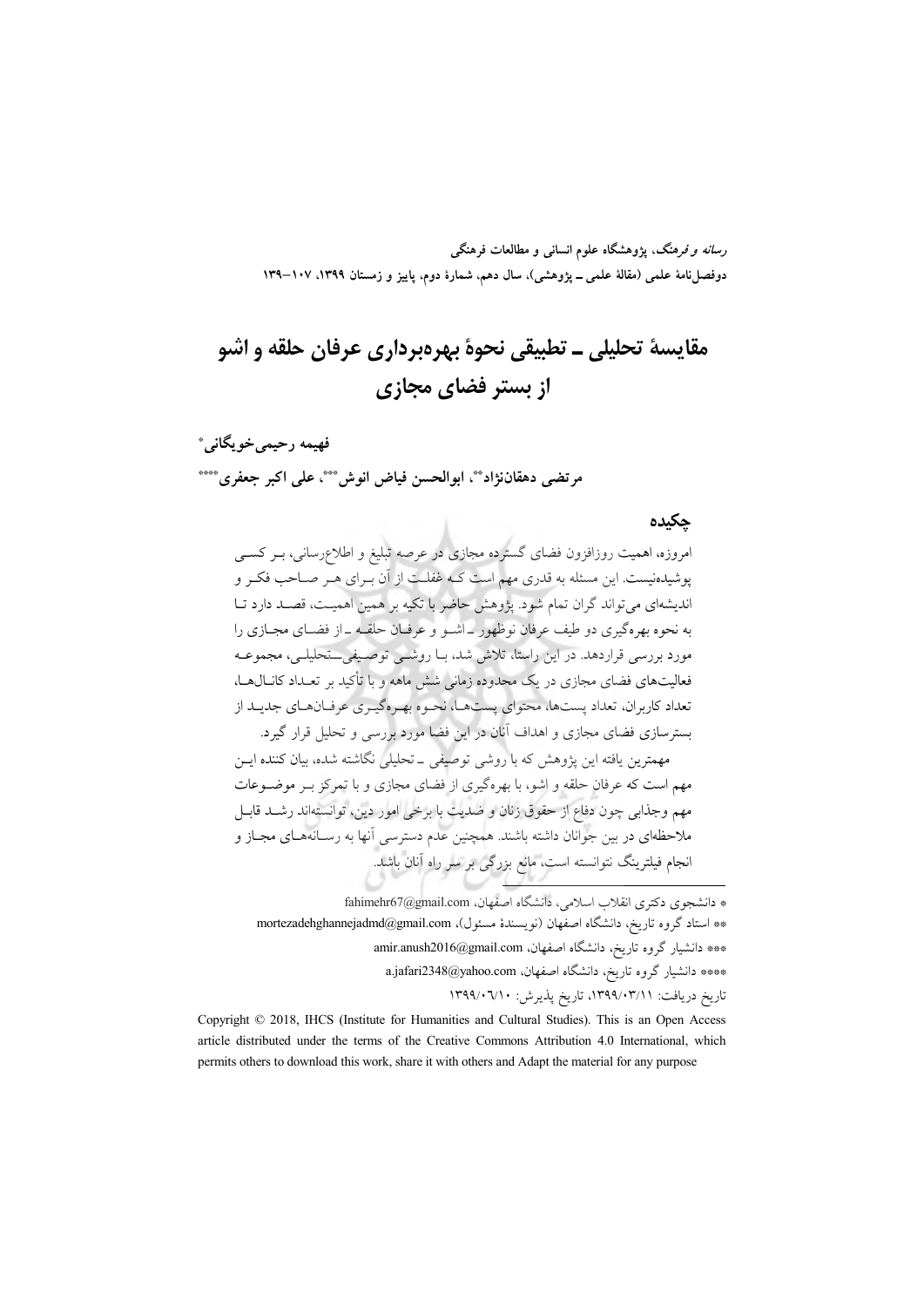**کلیدواژهها:** فضای مجازی، بسترسازی، اشو، عرفان حلقه

### **۱. مقدمه**

بدون شک هیمنه فضای مجازی بر جهان مدرن امروز، یک واقعیت غیر قابل انکار است کـه بسیاری از افراد را در قالبها و با انگیزههای مختلف درگیر خود کـرده اسـت، یکـی از ایــن انگیزهها، عرفانطلبی و اَشنایی با صاحبان اندیشههایی است که دم از ماوراء طبیعت می زننـد و برای ترویج افکارشان از بستر مهیاشده مجازی به شکلی گسترده سود می برند و توانســته-اند یک شبکه نسبتا بزرگ از طرفداران برای خود دست و یا کنند. پژوهش حاضر با تکیه ب این واقعیت و با توجه به اهمیت پرداختن به چنین موضوعاتی، تلاش کرده است تـا نحـوه بهرهگیری، دو مورد از مهمترین عرفانهای نوظهوار رشد یافته در ایران \_یعنی عرفان حلقـه و اشو \_را مورد بررسی قرار دهد. برای این کار ابتدا فضای مجازی به طور مختصـر معرفـی شده است و در ادامه، با تکیه بر دادههای جمع[وری شده از سوی فضـاهای مجـازی مــورد استفاده عرفان حلقه و اشو، هم كميتِ اين دادهها در قالب جدولها و نمودارها بيـان شـده و هم تلاش شده موضوعات مطرح شده آنان بــه تفکیـک بررســی شــود تــا بتــوان چگــونگـی استفاده این دو عرفان از بستر مجازی را مشخص کرد.

اسناد و کلیپهای مورد استفاده در این پژوهش از سایتها وکانالهای رسمی عرفان-های نوظهور در تلگرام و اینستاگرام گرفته شده است. اسناد مربوط به عقاید، دستنوشتههـا، آموزهها و کلیپها، فایلهای صوتی و تصویری مرتبط با این آمـوزههـا بـه فراوانـی در ایـن کانالها یافت می شود. در فهرست منابع این یافته با نام سند شمارهگذاری شده و بـه سـایت و کانالی که سند مورد نظر از آن اخذشده ارجـاع داده شــدهاســت. کلیــپـهـای تصــویری و صوتی نیز با همین عنوان و ارجاع به سایت منبع در فهرست ذکر شدهاست.

### ٢. سؤالات يژوهش

۱. مهمترین موضوعاتی که عرفان حلقه در بستر مجازی به دنبال نهادینه کـردن اَن اسـت كداماست؟چرا؟

۲. مهمترین موضوعاتی که اشو در بستر مجازی به دنبال نهادینه کـردن آن اسـت کـدام-است؟چرا؟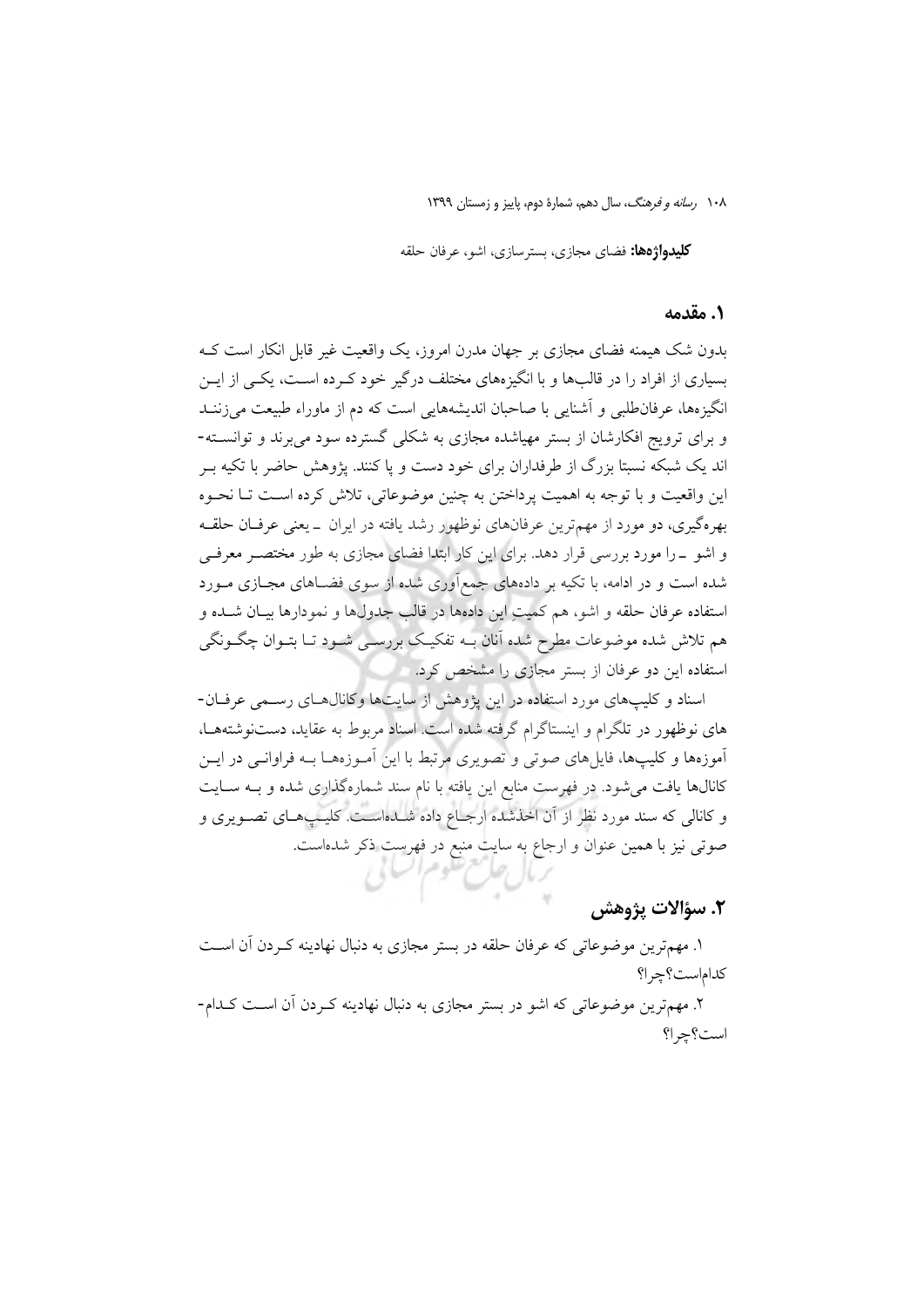مقايسة تحليلي \_ تطبيقي نحوة بهرهبرداري عرفان حلقه واشو … ١٠٩

۳. نحوه به کارگیری فضای مجازی از سوی عرفان حلقه و اشو چگونه است؟ و فعالیت کدام یک از بسترها بیشتر است؟ و چرا؟ ٤. چه قدر بسامد موضوعات مطرح شده از سوى عرفان حلقه و اشو با ادعاهاى عرفانى از سوی خودشان، سازگار است؟

### 3. يىشىنە يۋوھش

تاکنون تلاش های بسیاری در رابطه با بررسی و تحلیل اهداف عرفانهای نوظهـور در ایــران به چاپ رسیدهاست. از جمله این آثار می توان به مقالهای با عنوان بررسی علـل گـرایش بـه عرفانهای نوظهور در ایران و پیامدهای ناشی از آن ( ۱۳۹۳) به قلم مریم پسنده اشـارهکـرد. در این مقاله به علل گرایش به عرفانهای نوظهور پرداخته شدهاست.

مقاله جوهر زدایی: تقلیل دین به عرفانهای نوظهور (۱۳۹۹) به دنبال تحلیل نحوه تقلیـل دین در عرفانهای نوظهور و به قلم عارف دانیالی نگارش یافتهاست.

"پررسی عوامل اجتماعی موثر پر گرایش به شبکههای اجتمـاعی مجـازی" ( ١٣٩٤) بـه قلم سیفالله فرزانه نوشتهشدهاست و به مهمترین زمینهها و علل گرایش بـه فضـای مجـازی اشاره دارد.

همچنین مقالهای با عنوان مقالهای با عنوان شناسایی تکنیکهای تبلیغـی عرفــانوارههــای (بهار ۱۳۹۷) نوظهور به قلم حسین رهنمائی نگاشتهشده که به تکنیکهای مورد استفاده عرفانهای نوظهور در تبلیغ مفاهیم و مطالب در وبسایتهای آنان پرداختهاست. مولـف در این پژوهش چنین نتیجهگیری کرده است که بیشترین نوع تبلیغات در وبسایتهای مـورد مطالعه تبلیغات فرهنگی بوده و مخاطبان اصلی آنان عامه مردم هستند. امـا در مجمــوع کمتــر یژوهشی از نظر قرابت محتوا، با مقاله حاضر همسانی دارد.

### ٤. , وشر ، تحليل دادهها

روش این پژوهش مبتنی بر یک تحلیل درزمانی و محدود به یک بازه دوساله از فعالیتهــای مبلغان عرفان حلقه و اشو در فضای مجازی است. در این راستا تلاش شد مهم تـرین کانـال-های تلگرامی، اینستاگرامی، صفحات اینترنت وغیره مورد کاوش و بررسی قرار گیـرد. معیــار مهم بودن و انتخاب صفحات و کانالها، اولاً تعداد کاربران و اعضا بودـ به طوری که تمــامی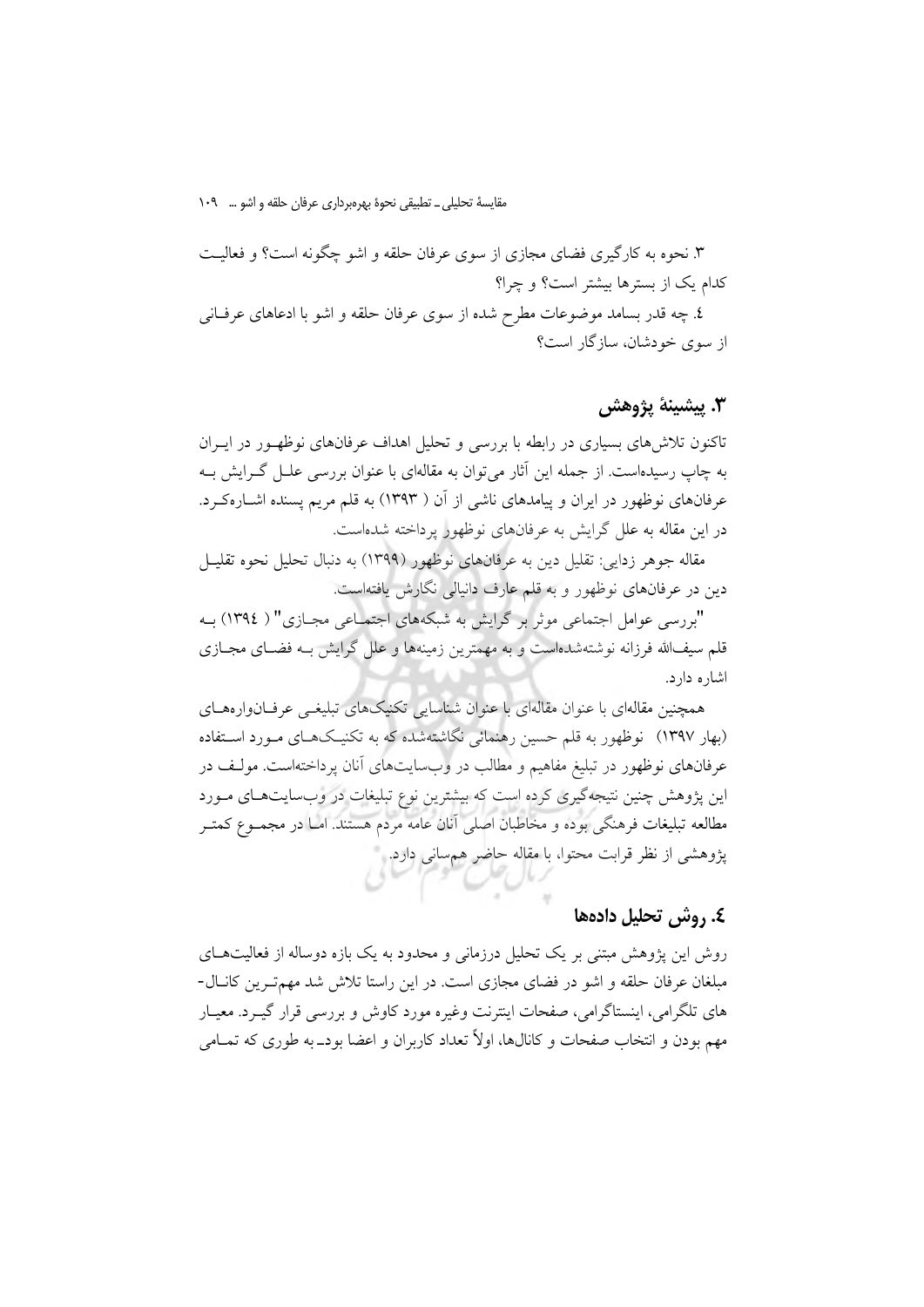صفحات در محیط مجازی رصد شد و یرکاربرترین و یرمخاطـبتـرین آنهـا مـورد بررسـی قرار گرفت \_و ثانیاً فعالیت مدام و به روز آنها. به همین خاطر کانالها، سایتها و صـفحات اینستاگرامی که این دو معیار را نداشتند کنار گذاشته شدند.

بعد از پایش شش ماهه این مطالب مجازی، دادههــا بــه دســت آمــده، از منظـر اهــداف، موضوع، تعداد مخاطب، بستر تبليغي و ميزان تطابق موضوعات و اهداف عرفاني دستهبنـدي و تحلیل شد که مفصلاً در ادامه یژوهش خواهد آمد. همچنین درصد متعلـق بــه هــر هــدف مورد بررسی قرار گرفت و نتایج حاصل به شکل خروجی جدول و نمودار ترسیم شد.

### ٥. مبحث نظري

یکی از موثرترین علل رشد عرفانهای نوظهور بهرهگیری از شیوههای مـوثر تبلیـغ و بهـره-گیری از فضای مجازی، اینترنت و کانالهـای اجتمـاعی مختلـف اسـت. منظـور از فضـای مجازی مکانی با ویژگیهای بی مکانی و بیزمانی است که افـراد و گـروههــا بــا گــرایشهــا، باورها، اعتقادات و غيره گوناگون در آن زندگي مي كنند و محيط مناسبي در تبادل اطلاعــات و ارتباطات مذهبی، اجتماعی، سیاسی و غیـره هسـتند ( خـدایاری و دیگـران، ۱۳۹۳: ۱٦۸) بستری مناسب جهت آشنایی افراد با عقاید و مسالک گوناگون که با ایجاد ساختاری خــاص به ذهنيتها سازمان مي دهد (احمدي و ايزدي، ١٣٩٨: ٣١٠).

استفاده از اینترنت و خدمات مبتنی بر آن در عصر امروز ضرورتی غیر قابل انک ار است. ضرورتی که موجب ارتباط انسانهای متفاوت در جوامع گوناگون با هم شدهاست ( سـيف-الهی، ۱۳۹۷: ۲۸). یکی از مهمترین ابزارهای اینترنتی که به عنوان ابزاری برای ارتباطات بـین افراد مورد استفاده قرار می گیرد شبکههای اجتماعی هستند که به آنها "sns" گفتـه مـی شـود. شبکههای اجتماعی به عنوان یکی از بانفوذترین فناوریهای جدید ارتباطی کـه همـه ابعـاد فردی و اجتماعی را تحت تاثیر خود قراردادهاند، مجموعهای پیچیده از شبکههـای کوچـک-تری هستند که با یکدیگر تبـادل اطلاعـات دارنـد (هـالن، ١٣٧٦: ٢١) و بـه خـاطر قابليـت مناسب ارتباطگیری بیش از نیمی از کاربران اینترنتی را مجذوب خود کـردهانــد ( افشــانی و دیگران، ۲۱۱: ۱۳۹۷) این شبکهها خدمات مبتنی بر وبی هستند که نحـوه و نـوع تعـاملات و مراودات را دگر گون کرده و زمینهساز افزایش و تقویت تعاملات اجتماعی در فضای مجــازی شدهاند (فرزانه و فلاحتی، ١٣٩٤: ٣). در واقع شبکهها ساختارهایی باز هستند که میتوانن بدون هيچ محدوديتي گسترش يابند و نقاط شاخص جديدي را در درون خود يذيرا شــوند.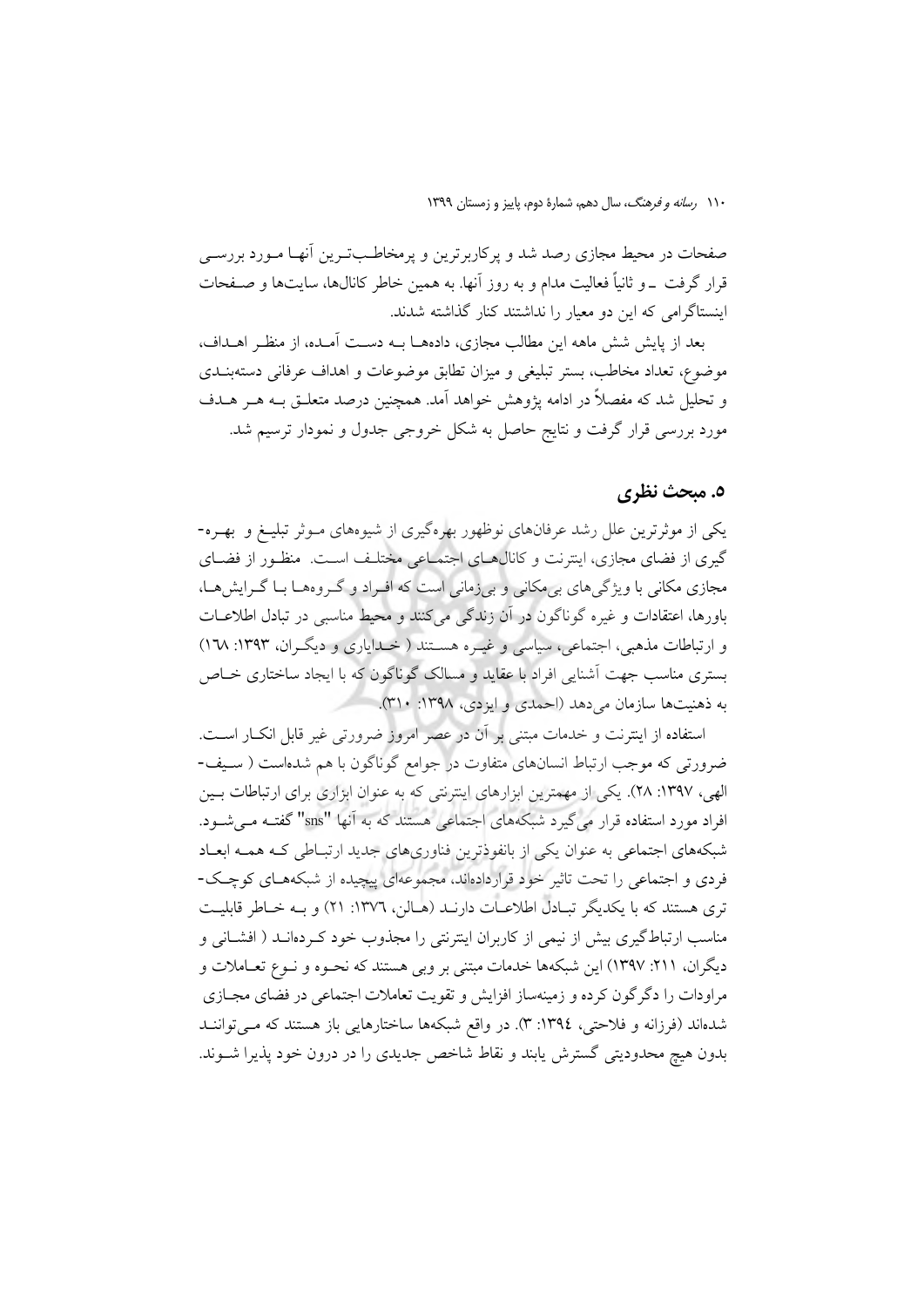مقايسة تحليلي \_ تطبيقي نحوة بهرهبرداري عرفان حلقه واشو … 111

شبکهها ابزار مناسبی بـرای فعالیــتهــا مختلـف هســتند ( کاســتلز، ١٣٨٤: ٥٤٥) و زمینــهای مناسب جهت اتصال افراد و گروهها به يكديگر فراهم كردهاند، اتصالى كه از طريق اشتراك-گذاری اطلاعات از طریق اینترنت محقق می شود.

فضای مجازی بـا ایجـاد بسـترهـایی در جهـت کسـب مقبوليـت و ارتباطـات عميـق و دوستانه، و در جهت هویتسازی گزینهای مورد تایید برای بسیاری از افراد است ( افشــانی و دیگران، ۲۱۳: ۱۳۹۷) این افراد به دنبال همسویی با تغییرات عصر جدید توجهی ویــژه بـه این فضا دارند. بیشترین مخاطبان شبکههای اجتماعی را نوجوانان و جوانـانی تشـکیل مـی-دهند که نسل اینترنت هستند و با اینترنت و کاربردهای آن بزرگ شده و پیوندی ناگسســتنی بین این نسل و اینترنت شکل گرفتهاست. در این فضا جوانان سعی دارند با تولید چندرسـانه، کسب تجربه، یردازش اطلاعات و نوعی جدیدی از تفکر و زندگی، به نحـوی بــه اســتقلال عمل و تجربههای تازه دست یابند و نتیجه این رونـد پـرورش نسـلی جدیـد بـا ارزشهـا، مهارتها و ترجیحات خاص است ( افشانی و دیگران، ۲۱۳: ۱۳۹۷) نسـلی کـه بـه منظـور دوری از فردگرایی و جلب حمایت از جانب گروههـای دوسـتانه و غیـره بـه هویــتیـابی مجازي دستمي زنند.

در پس پردهبودن و مصونیت از شناختهشدن ، خصیصهای مناسب در فضـای مجـازی است كه اين فرصت را در اختيار افراد قرار مى دهـد تـا فـارغ از شـناخته شـدن و مجـازات احتمالی به ترویج افکار خود اقدام نمایند. وجود خصایصی چند ماننـد دسترسـی آسـان بـه اخبار و اطلاعات و غیره، عدم وجود محدودیت زمانی و مکانی برای این دسترسی، سـادگی نگهداری و ذخیرهسازی اطلاعات، عدم وجود محدودیتهای شرعی، قـانونی و اخلاقـی در استفاده از مطالب گوناگون و گستردگی این فضا از نظر تعـداد کــاربران و جهــانی بــودن، از فضای مجازی بستری مناسب برای تبلیغ افکار و عقاید و کالاهای مختلف ایجاد کردهاست. فضای مجازی با دارا بودن قابلیتهای اینچنینی توجه افراد و مســالک مختلـف را بــه خــود جلب کردهاست. مجموعه این ویژگیها، در کنار فوایید و سیودمندی فضیای مجبازی، این بستر را به دغدغهای برای جوامع تبدیل کردهاست. جوانان به عنوان آیندهسازان کشورها بــه-شیوهای کاملا متفاوت با فرهنگ بومی درحال فرهنگسازی و جامعــهیــذیری هســتند، زنــان بینش جدیدی به زندگی کسب کردهاند و مردان با نوعی جدید از زندگی با عنوان " زنــدگی مجازي" روبرو شدهاند. چهارچوبها دچار دگرگونی شدهاست و عقايد، تفكرات، تعــاريف و غیره آسیبپذیر شدهاست. این دغدغهمندی زمانی شکل جدی به خــود مــی گیــرد کــه بــه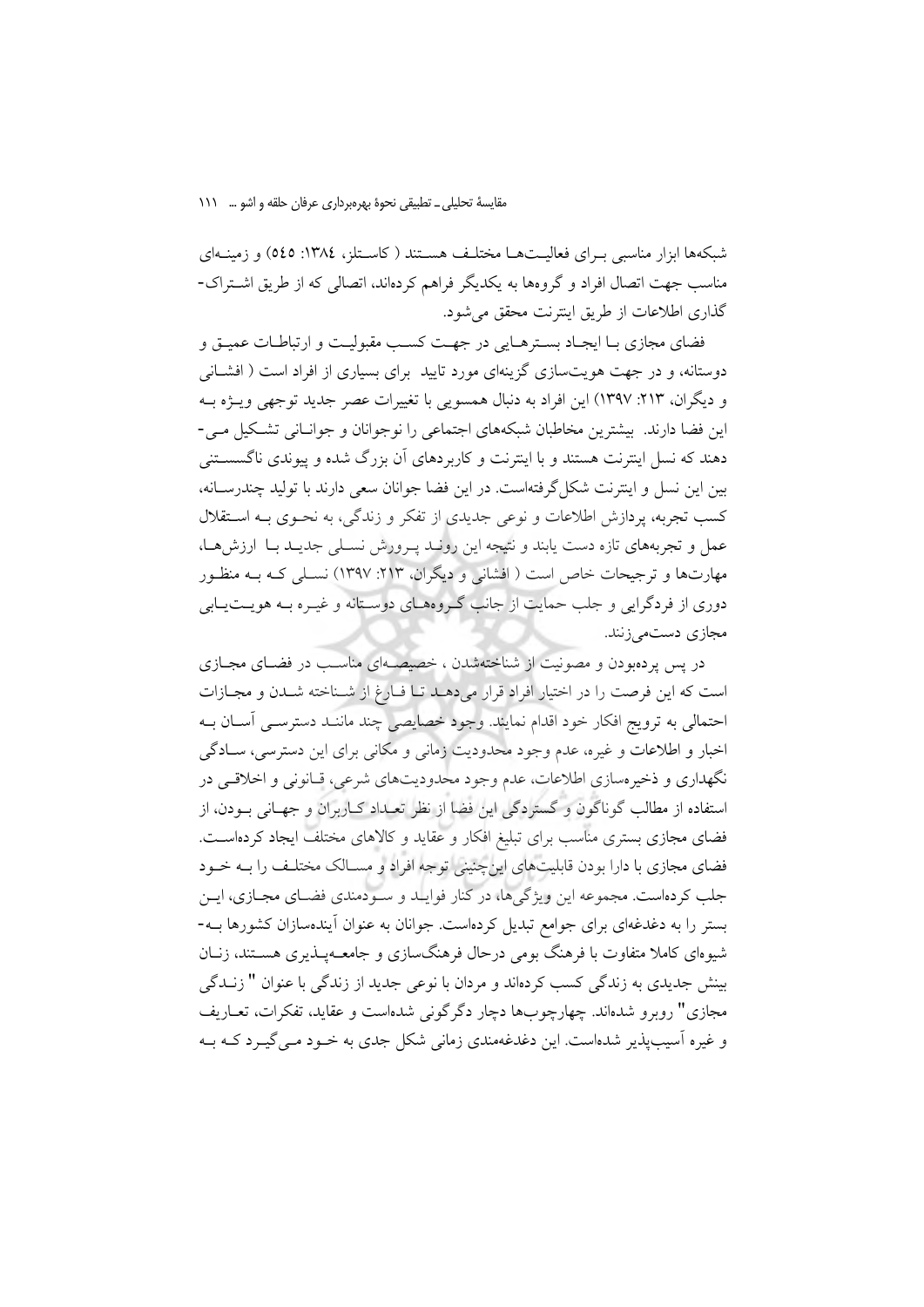فعالیت عرفانهای نوظهور و مسالک معنوی جدید در فضای مجازی نگاهی کوتاه بیـافکنیم. در حال حاضر تبلیغات در فضای مجاز به عنوان اهرامی مهم در رشـد عرفـانهـای نوظهـور مورد استفاده قرار میگیرد و در سه حوزه اصلی ً سیاسی، فرهنگی و دینی پیگیری مــیشــود (شهرستانی، ۱۳۹۲: ٤). عرفانهای نوظهور در واقع تفکراتی هستند که از نظـر زمـانی مــدتی طولانی از تاسیس این تفکرات نمی گذرد ( پرسمان دانشگاهیان، تعریف عرفـان نوظهـور) و معمولاً به نامهای دیگری چون عرفان کاذب، معنویتهای نویدید دینی، ادیان بدیل (دیبانی، ۱۳۹۳: ۲٤) و همچنین جنبش های نویدید دینـی ( NRM) (مشـكانی سـبزواری، ۱۳۹۱: ۳۳) نیز به آنها دادهشده است. این تفکرات که در حال حاضر رشد چشمگیری در ایـران داشــته-اند، بخش زیادی از این رشد را مدیون استفاده از بستر فضای مجازی و تبلیـغ در ایــن فضــا هستند. به طور کلّی می توان حوزههای تبلیغی عرفانهای نوظهـور در فضـای مجـازی را بـه سه حوزه دینی، سیاسی و فرهنگی تقسیم کرد (شهرستانی، ۱۳۹۲: ٤١). عرفانهای نوظهـور به دلیل عدم دسترسی به رسانههای مرسوم در کشورها، رویک ردی جـدی بـه رسـانههـای شخصی و از نوع مجازی دارند. معمولاً رسانههای عمومی در سیطره سیاستمـداران هسـتند و تضاد معمول این گروهها با سیاست و سیاستمداران موجب محرومیت عرفانهای نوظهـور از تبلیغ آزادانه و قانونی و با استفاده از رسانههای عمـومی در جوامـع گونـاگون شـدهاسـت (b.clarke,2006: 144). می توان گفت فضای مجازی بستری مناسب جهت به ون رفت از محدودیتها و بن بستهای ناشی از فیلتر، منع قـانونی و غیـره بـرای عرفـانهـای نوظهـور است. "ادعا"، "كلي گويي" و "مغالطه"، از مهمترين تكنيـگهــاي ايــن تفكـرات در فضــاي مجازی است و هدف اصلی آنها شکل دهی به نگرش مخاطبان با تاکید بر آمـوزههـای مبتنــی بر احساس و شهود است و غالب مطالب فاقد ادلهي منطقي و عقلـي هسـتند (شهرسـتاني، ٩٦: ٧). در این تبلیغات بیشتر سعی بر آن شده کـه مطالـب انگیزشــی بــا محتــوای شــادی و آرامش، چارەجویی مشکلات بشر، مبارزات سیاسی، حمایت از حقوق زنان، برچســبزنــی، نقد مخالفان و برحق نشاندادن خود استفاده شـوند. عرفــانهــاي نوظهــور بــا بهــرهگيــري از شیوههای موثر تبلیغ توانستهاند به نحوی چشمگیر رشد کرده و به رغم مخالفت و انتقـادات بسیار که در ایران بر این تفکرات وارد شده، تداوم یابند. این تفکرات با بهرهگیــری از شــیوه-های درست و اثربخش تیلیغ یعنی برانگیختن عواطف، هیجانات و احساسات مـیهندوسـتی و سیاسی مخاطبین، بیشترین جاذبه را در مخاطبین ایجادکردهاند. عرفانهای نوظهور با تبـادل پیامهایی با محتوایی نزدیک به عقاید و باورهای قـومی و ملـی جامعـه و مـزین بـه عوامـل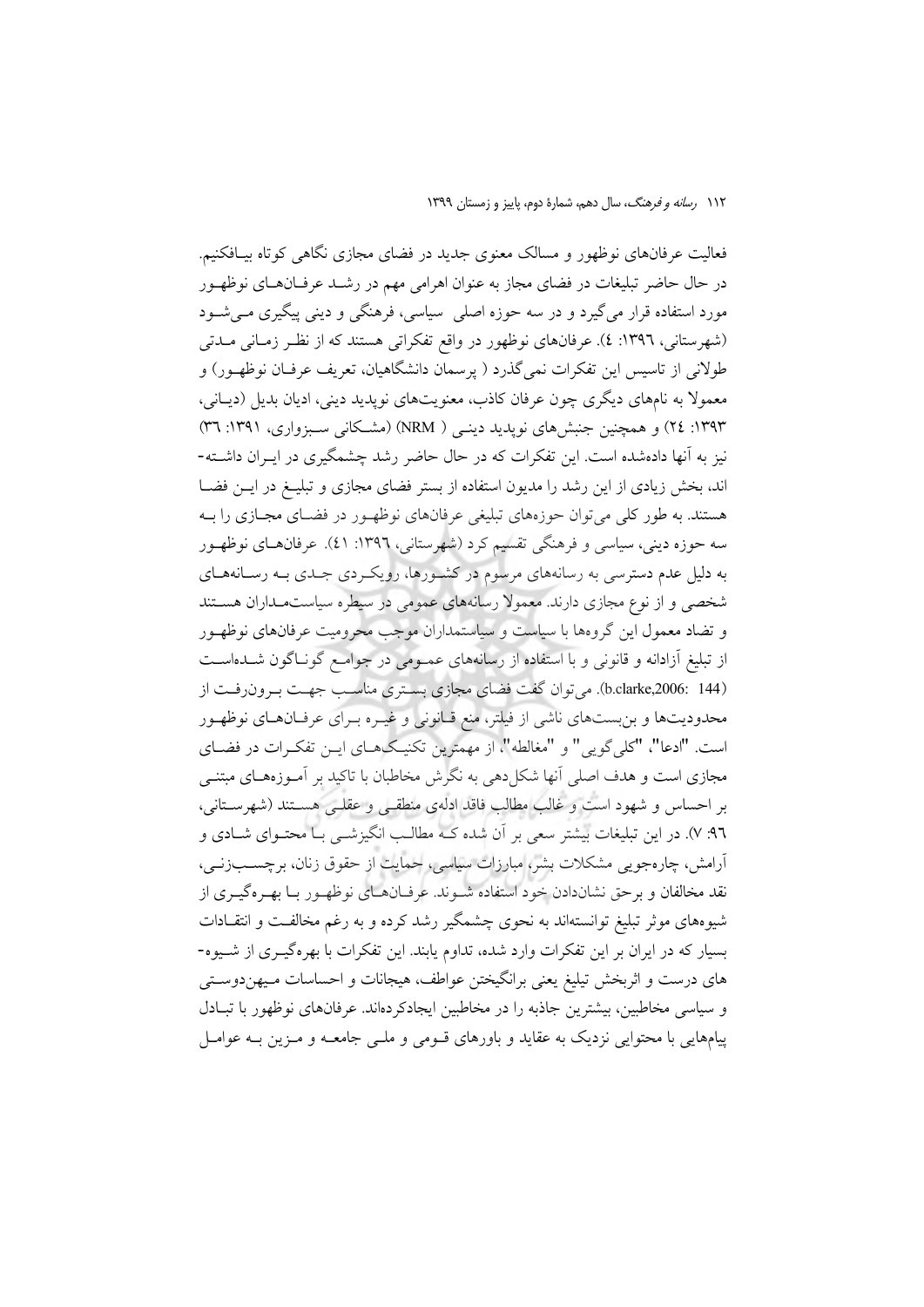اثربخشی محیطی در تبیلغ، مانند توجه به زمینه، تصویر، رنگها، موسیقی، حروف و کلمـات در کنار یگدیگر، تعداد زیادی از افراد را به سوی خـود جلـب کـردهانـد ( صـاعدی، ۱۳۷۷: ۳۵). معمولا شیوههای متفاوتی در تبلیغات مورد استفاده قرار مـی گیـرد، اســتفاده از تصــویر، موسیقی، زبان و گاه ترکیبی از همه تبلیغات را به امری چند وجهی بدل کردهاست (کوک، ۱۳۷۷: ۹۳). تاثیر تبلغیات بر افراد و گروههای سنی مختلـف متفــاوت اســت، زنــان بــیش از مردان و جوانان بیش از کودکان تحت تاثیر تبلیغات قرار مے گیرنــد ( صــاعدی، ۱۳۷۷: ۳۵). معمولا تفکرات نوظهور با اشراف بر شیوههای درست تبلیغ، سعی دارنـد پسـتهـایی را بـه اشتراک بگذارند که در کمترین زمان بیشترین نتیجه را داشتهباشد. گویبی عرفانهای نوظهـور به خوبی دریافتهاند که استفاده جوانان و زنان از فضـای مجـازی بـیش از مـردان اسـت و از طرفی تبلیغات نیز بر این دو گروه موثرتر است، به این جهت عمده تـلاش تبلیغـی خــود را صرف جذب این دو گروه کرده و محتوای پستها و مطالب اشتراکگذاری شده در شـبکه-هايي مرتبط با اين عرفانها نيز مويد اين ادعا است.

امروزه فضای مجازی مجموع امکانات تبلیغی چون بازیهای آنلایس، اشتراک گـذاری فیلمها و کلیپهای تبلیغی رهبران، فروش اینترنتی محصولات ایــن تفکــرات، تــلاش بــرای دفع مخالفتها و انتقادات از طريق ساخت سايتهايي با نام مخالفان اين تفكرات بـه دسـت خود آنها (تاکتیتی که در جهت بی ثار و یا کم اثر کردن تبلیغ مخالفـان عرفـانهـای نوظهـور صورت می گیرد، بدین شکل که پیروان این تفکرات با ایجاد سایتهایی با عنـوان منتفـدان و مخالفان فکر خود مراجعهکنندگان و طالبان نقـد ايـن تفکـرات را در واقـع بـه سـايتهـاي دستساخته خود هدايت مى كنند، رفع فيلترهـا و موانـع قـانونى در تبيلـغ، بـزرگـنمـايى در تعداد پیروان و دستاوردها، ارتباط دوسویه بین رهبران و پیروان ماننـد پاسـخگویی اینترنتـی، همرسانی سایتهای هم سو، کانالها و شبکههای اجتماعی و آموزههای رهبران، اتاق گفتگــو و برگزاری وبینارو سمینارها، امکاناتی است که فضای مجازی در اختیار عرفانهای نوظهـور قرار دادهاست (شهرستانی، ۱۳۹۲: ۹٤).

می توان به درستی ادعا کرد که در حال حاضـرعرفانهـای نوظهـور توانسـتهانـد از ایــن قابلیت به نحو احسن بهره برده و در مدتی کوتاه و با صرف هزینهای اندک تفکرات خـود را به بیشترین تعداد مخاطب عرضــه نماینــد. بهــرهگیــری از تلگــرام، یوتیــوب ، فـیسبــوک و اینستاگرام، راهاندازی سایتها و استفاده از نسـخه الکترونیکـی کتـابهـا، ایـن امکـان را در اختیار عرفانهای نوظهور قرار دادهاست که به بهترین سبک به اشاعه عقاید خود اقـدامکننـد.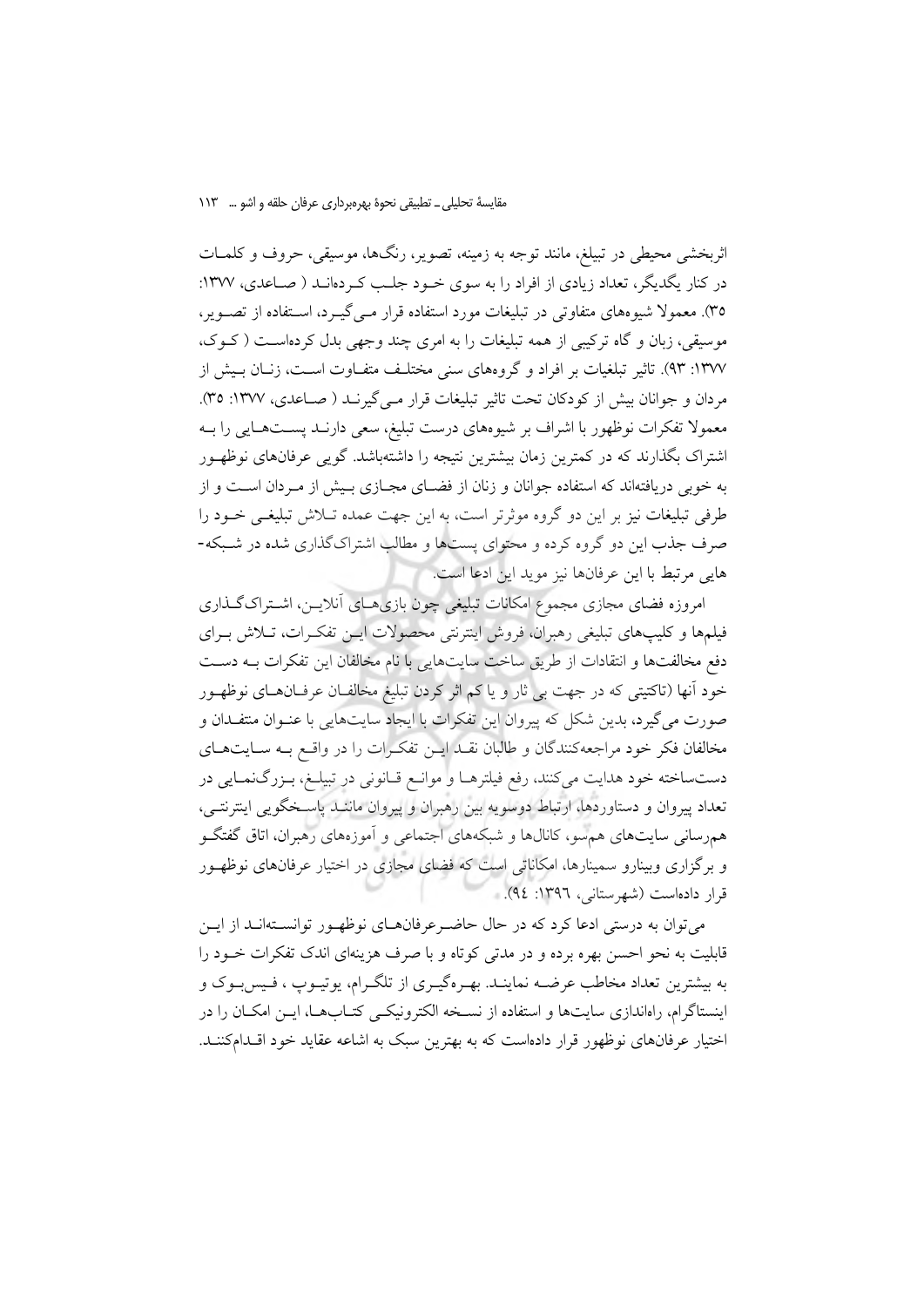با نگاهی کوتاه و گذرا به فعالیت این عرفانها در فضـای مجـازی بـه اهمیـت ایــن فضـا در ترويج عرفانهاي نوظهور يي خواهيمبرد. مهمترين عامل توجه عرفانهاي نوظهـور بــه ايــن فضا، همگانی بودن و سهولت استفاده از آن است. در ادامــه بــه فعالیــتهــای جــذاب و پــر مخاطب عرفانهای نوظهور در تلگرام، سایتها، کتابهای الکترونیکـی پرداختـه مـی شـود. فعالیتهایی که بستر مناسبی برای رشد عرفانهای نوظهور ایجادکردهاند و در کنـار فراوانــی کانالهای تلگرامی و اینستاگرامی، سایتها و شبکههای گوناگون اجتماعی، نرخ بالای کـاربر فضای مجازی، نارضایتی از اوضاع اقتصادی، دینی، سیاسی و اجتماعی موجب جـذب روز افزون افراد به عقاید عرفانهای نوظهور شدهاست. عقایدی آراسته به دفاع از حقــوق پایمــال شده زنان، به روز شدن دین، رسیدن به تعالی با روشی ساده و زمانی کوتاه، مبـارزه بـا بـی-عدالتیهای سیاسی و حکومتی، آزادی انسان و ترویج لذتجویی.

## ٦. عرفان حلقه و اشو در فضای مجازی

در این بخش به بررسی نحوه بهرهبرداری دو تفکر اشو و حلقه از فضای مجـازی پرداختــه-خواهد شد. اما نکته قابل ذکر این است که، اشو به عنوان یکی از جنجالی ترین تفکر، نگـاهی ویژه به رسانه و تبلیغ داشت و از زمان تأسیس "مرکز مراقبه اشـو راجنـیش" در سـال ۱۹۷٤ رسانه جایگاه برجسته ای به او داد. روزنامهها از دارایی گورو ، ایده های مربوط به جنسـیت و نقش هاي جنسيتي تولـد "گــوروري ضــد هنـدو" ســخن مــي گفتنـد و موجـب شــهرت روزافزون وي درجوامع مختلف مخصصا جوامع غربي مـي شـد. در تفكـر اشـو نقـش وب-سايت و سايت مخصوصا براي آموزش به "نسل وب سايت" اهميت ويــــزه داشـــت. تمركـــز اشو بر رسانهها از ابتدای کار وی بر همگان آشکار بود. مادامی که رسانهو خبرنـاران رســمی در جلسات او حضور داشتند و از تفکرات وی خبر منتشر می کردند همـه چیــز متناســب بــا برنامههای اشو پیش می رفت، اما پس از محدودیتهای ایجاد شده و مخالفت دولت هنـد بـا تفکرات اشو، بهرهبرداری از فضای مجازی راهکار پیشنهادی پیروان ویبود. انتشار سبی دی و دی وی دی و همچنین راهاندازی سایتها و شبکههای مجازی، ساخت ایلیکیشنی بـا نــام " iosho"که به وسیله آن موسیقی آنلاین و غیره برای پیروان یخش می شد و اقــدامی بــود در جهت همنوایی با عصر جدید در دستور کار قرار گرفت. آنچـه پـس از مـرگ اشــو ضــامن تداوم تفکر وی بود، رسانه و تبلیغـات رسـانهای اسـت. رسـانههـای مجـازی موجـب شـد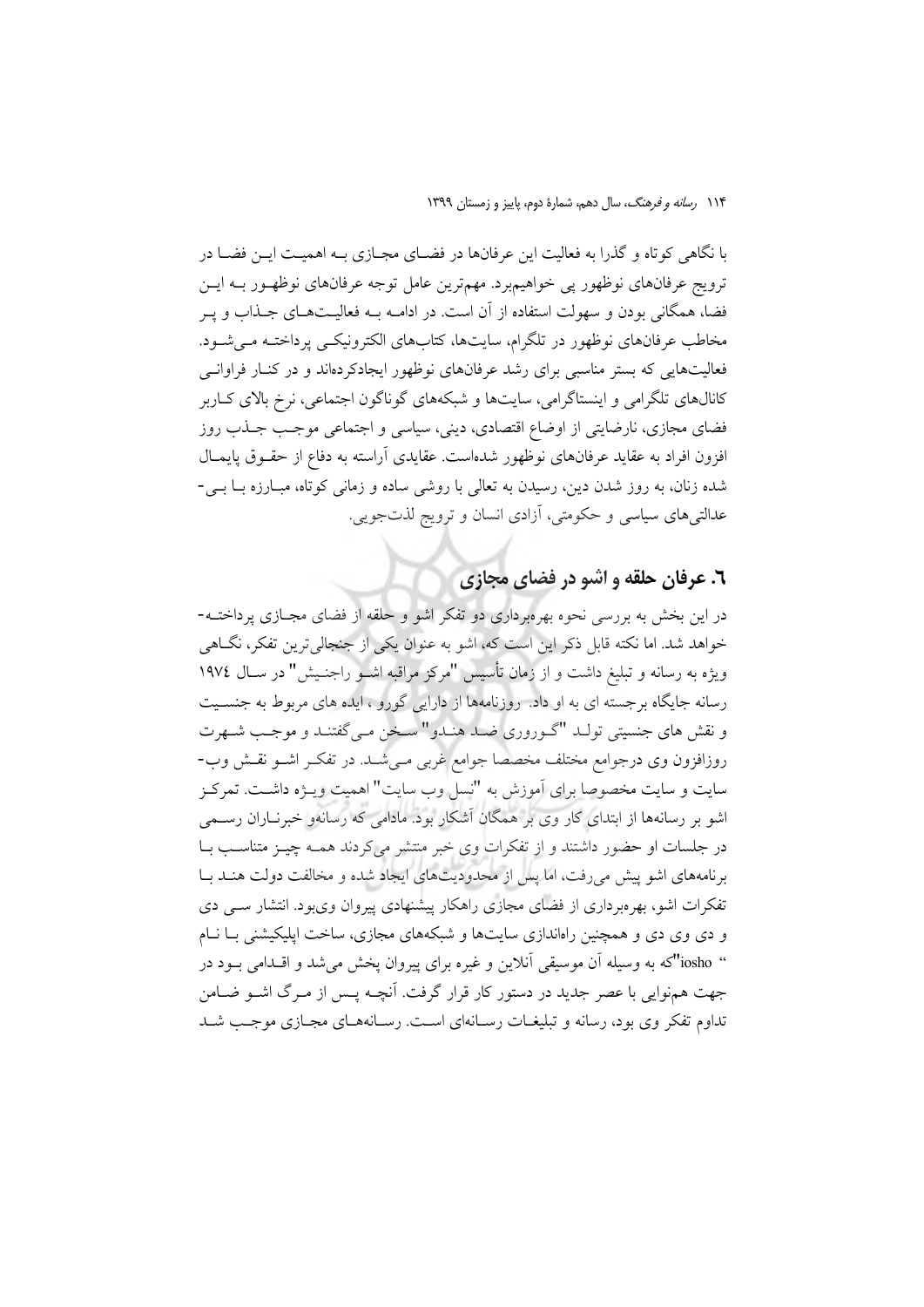مقايسةَ تحليلي \_ تطبيقي نحوة بهرهبرداري عرفان حلقه و اشو … ١١٥

تفكرات اشو يس از مرگ به محبوبيتي بيش از پيش برسد و تداوم يابـد ( :107 uprety m.a, 2  $(17)$ 

اما چنین به نظر می رسد حلقه در ابتدای کار به علت آزادی در برگزاری کلاس و انتشــار أثار، تمركز زيادي بر اين فضــا نداشــته و بــا منــع قــانوني فعاليــت بــه دنبـال بــرون(فــت از محدودیتها، به فضای مجازی معطوف شد.

## ۱۶ "حلقه" و "اشو " در تلگرام

تلگرام یکی از پرکاربردترین کانالهای اجتماعی است ( مقدس، ۱۳۹۲: ۲). که بـه دلیـل دارا بودن ویژگیهایی نظیر دسترسی آسان، هزینه کم، قابلیت بهـرهبـرداری از فایــلهــای متنــی، صوتی و تصویری، کاربران بسیار زیاد با هر گروه سـنی، اجتمـاعی، فرهنگـی و دینـی را بــه خود جذب کرده است (حسینی صفا و غیاثوند، ١٣٩٦: ٢). تلگرام در سال ٢٠١٣ ایجـاد شــد (خبرگزاری جمهوری اسلامی ایران، تاریخ مراجعه ۹۸/۱۲/۲۵) و با سرعتی چشـمگیر مـورد اقبال قرار گرفت به نحوی که در ایران حدود چهـل تــا چهــل و پــنج میلیــون عضــو دارد ( مشرق نيوز و اّن ديجيتال، تاريخ مراجعه ٩٨/١٠/١٥). مجموع اين قابليتها از تلگـرام بســتر و زمینه مناسبی برای تبلیغ عقاید عرفانهای نوظهور ایجاد کهرداست. اعضای گروهها و مسلکهای جدید به راحتی و با فشردن یک دکمه یـا لمـس صـفحهای، عقایـد خـود را در سطح جهان انتشار داده و به اشتراک میگذارند. اغلب عرفانهای نوظهور با شناخت درست بستر موجود در تلگرام به نشر به روز اخبار، آمار و اطلاعات، عقاید و … در کانال&ای خــود مشغول هستند.

عرفان حلقه یکی از فعالان تلگرامی است که با دارا بودن کانالهای مختلف و فعـال توانسته علىرغم موانع موجود، به ترويج عقايد خود ادامه داده و علاوه بر ترويج اين عقايــد از طريق پخش فايل هـاي صـوتي، تاليفـات محمـدعلىطـاهري، اخبـار روز عرفـان حلقـه، جزوات و مشروح مباحث كلاسهاى حلقه، به مبارزه با مخالفان و منتقدين خود بيردازد.

أشنايي با ظرفيت و ساختار كانال تلگرامي اين امكان را در اختيار عرفان حلقه مي گـذارد كه به سادهترين شكل و فارغ از محذوريتها به اثبـات حقانيـت خــود بيــردازد. ايــن اثبــات حقانیت از طریق تشکیل کمپینهای "ا" مثل استاد و مـا همـه طـاهری هسـتیم، گــواهی بــر حقانيت عرفان حلقه و مؤسس أن، همچنين استناد به سـخنان محمــدعلىطــاهري در قالــب رسالههای جوابیه ًو تشکیل کانالی به منظور گزارش صوتی و تصویری افراد درمان شــده بــا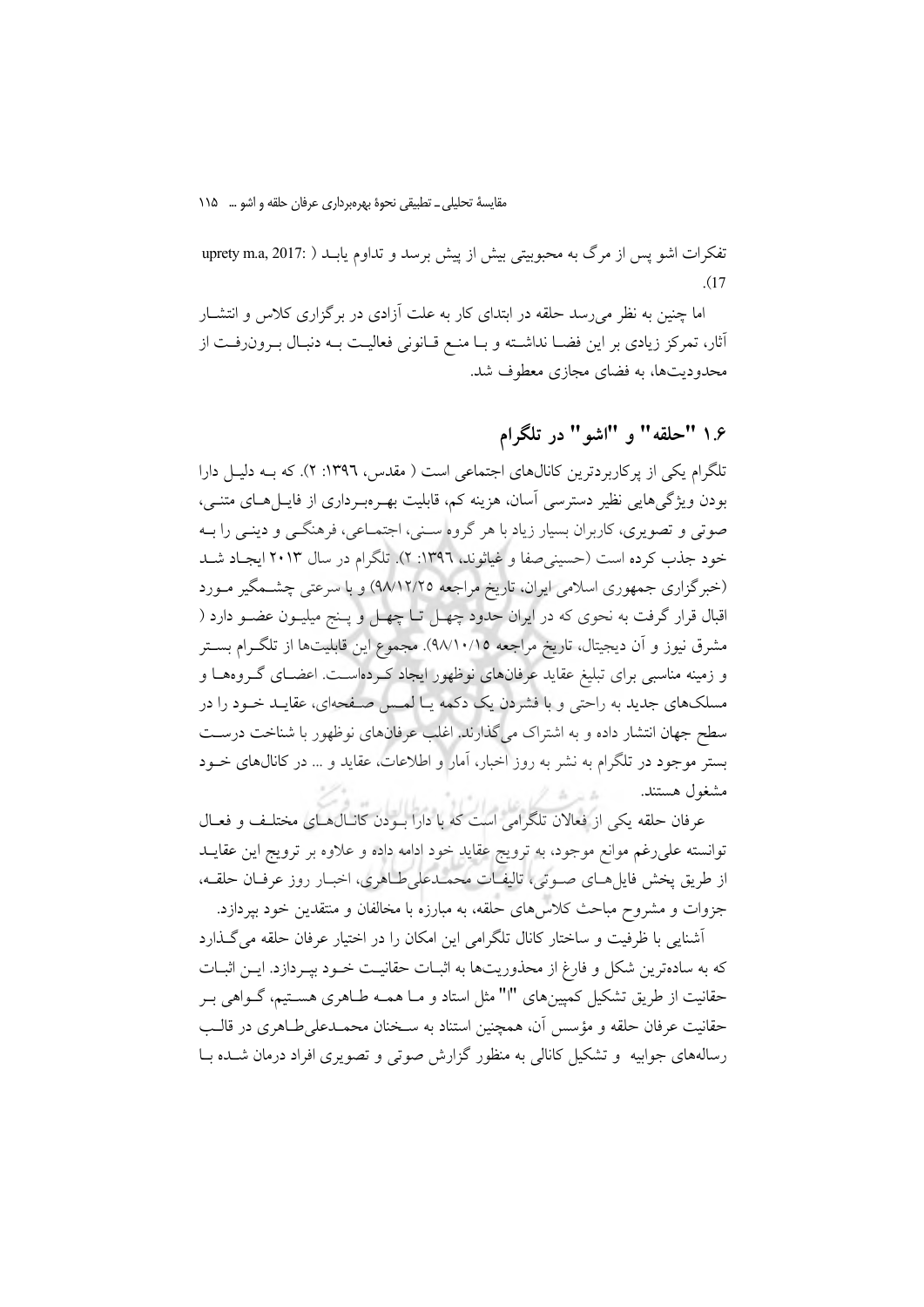کمک فرادرمانی و غیره صورت می گیرد. این کانال۱هـا پیوسـته مطلبـی بـه روز شـده را بـین اعضا به اشتراک گذاشته و چالشها را به فرصت تبـدیل مـی کننـد. بــه عنــوان مثــال در ایــن گروهها به شبهات رزم آور، از شاگردان سابق طاهری پاسخ دادهشده و حتی بــه طــرد وی از حلقه حکم میٖدهند. این حکم در منظر اعضا محرومیت ازحلقه رحمانیت الهی بوده و دیگـر اعضا سعی می نمایند برای درامان.اندن از این تهدید خود را هر چه بیشتر مخلـص و تسـلیم نشاندهند (جوابیه آذردخت طاهری به رزمآور). ییروان حلقه با اشـراف کامـل بـر متــد اثــر بخش تبلیغ و محتوای پیامهای تبلیغی موفق به جذب مخاطبین بسیاری شدهانـد. نشـر پیـام-هایی با مضامین اعتقادی و میهن پرستانه و بهره گیری از فرمول هـای ثـاثیر گـذار موسـیقی، محیط جذاب و به مقتضای شرایط روز، تـاثیر پیـام تبلیغـات حلقـه را افـزون کـرده اسـت. رسانهها و شبکههای مرتبط با عرفان حلقه با نشر پیامهـای ازادیخواهانــه ماننــد حمایــت از زندانیان سیاسی، محکوم کردن تصمیمهای سیاست مداران، دفاع از حقوق زنان و پیـامهـای معنوي جديد در قالب كليبهاي صوتي، تصويري و انگيزشي، مـتن و تصـوير مـورد اقبـال مخاطبان چندی قرار گرفته است. درصد قابل توجه زنان و جوانان در جمع مخاطبـان حلقــه نشاندهنده تاثير تبليغات درست حلقه بودهاست.

عرفان منتسب به اشو نیز در تلگرام با استفاده از امکانات این فضا به اشــاعه عقایــد خــود می پردازد. در این کانالها علاوه بر پستهایی که حاوی کلام و عقاید اشو است، سـخنان و مطالب انتقادآمیز و مخالف با حکومتها و ادیان به اشتراک گذاشته می شود. در این یست-ها پردههای حیا و احترام دریده شده و حد و مرزها شکستهمی شود، تصـاویر و یسـتهـای مستهجن به اشتراک گذاشته می شود و به انتقاد شدید ادیان می پردازد. این انتقـادات اکثـرا بـا واژههای رکیک و توهین به بزرگان ادیان همراهاست و با به سخره گرفتن باورها و اعتقــادات به پایان میرسد. در این پستها از افراد دعوت به عصیان و وشورش می شود شورش علیـه 

فراوانی کانالهای رسمی و غیـر رسـمی فعـال در عرضـه عقایـد و محصـولات فکـری مرتبط با عرفانهای نوظهور بسیار قابل توجه است. کانالهای موجـود در تلگـرام بــا عرضــه فایل های صوتی و تصویری و اسناد مربوط به تفکرات حلقه و اشو کمک قابـل تـوجهی بـه این عرفانها کردهاند. جدول شماره ۱ و ۲ به فراوانی این کانالها پرداختهاست.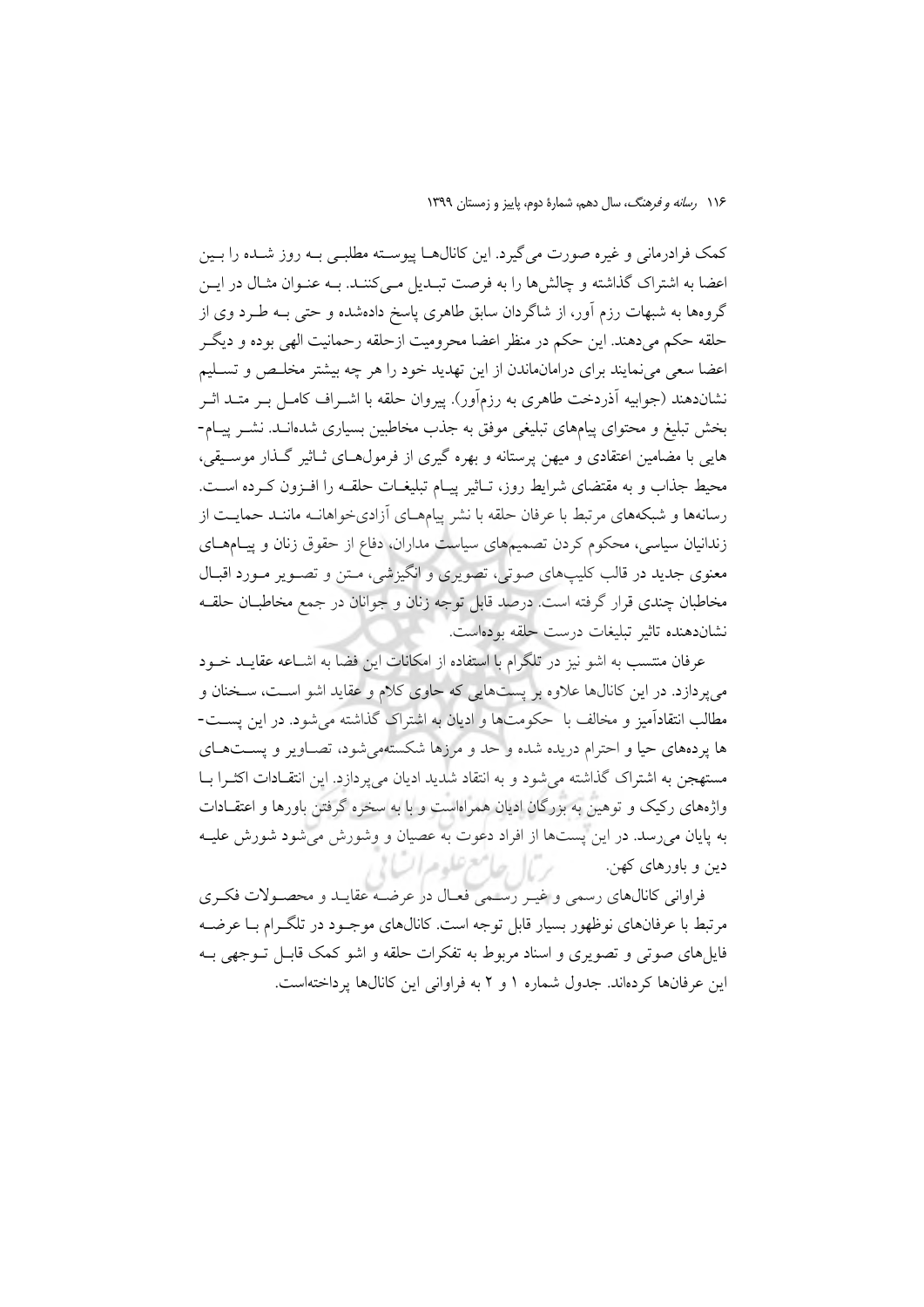### مقایسهٔ تحلیلی ــ تطبیقی نحوهٔ بهرهبرداری عرفان حلقه و اشو … ۱۱۷

| تعداد كاربران                             | تعداد پست ها در<br>شش ماهه اخير | نوع فعاليت                                                                                                              | کانالهای موجود در<br>تلگرام                          |
|-------------------------------------------|---------------------------------|-------------------------------------------------------------------------------------------------------------------------|------------------------------------------------------|
| 0177                                      | ٤٥٢                             | آموزش دوره های عرفان حلقه و نشر<br>كتابها و جزوات حلقه                                                                  | كانالمدرسه عرفان<br>حلقه                             |
| ۱۹۰٦۲                                     | ٢٢٤                             | انتشار اخبار به روز و جدید عرفان حلقه<br>و محمد على طاهري                                                               | خبرگزاري عرفان (انا)                                 |
| $\circ \cdot \cdot$                       | ٤٢١                             | لینکهای مهم عرفان حلقه را بین افراد به<br>اشتراک میگذارد                                                                | لينكدوني عرفان حلقه                                  |
| $\Lambda$ 9٣                              | ٦٢٤                             | نگارش نامه الکترونیکی به محمدعلی<br>طاهري                                                                               | كانال تلگرامي نامهاي<br>به استاد عشق                 |
| ٦٩٣                                       | 0٦٨                             | انتشار جوابيه و نقد شبهات وارد شده به<br>عرفان حلقه                                                                     | كانال تلگرامى پاسخ به<br>شبهات پيرامون عرفان<br>حلقه |
| ۱۸                                        | $\sqrt{2}$                      | انتشار فایلهای صوتی و نگارشی مرتبط<br>با عرفان حلقه                                                                     | انتقال از فرادرمانی و<br>امانتدارى                   |
| ۲۱۰۳                                      | ٣٥٦                             | نشر پوسترها، عکسها و کلام محمد<br>على طاهري                                                                             | عكس نگار                                             |
| $\mathbf{\hat{z}}\bullet\mathbf{\hat{y}}$ | 170                             | نشر اخبار و فایل صوتی آموزشی، ، حلقه<br>به صورت فعال و به روز اخبار مربوط به<br>این عرفان را بین افراد و اعضا منتشر می- | راديو عرفان صداي انا                                 |
| ٦٩٢١                                      | ۳٥٣                             | گزارش های کاربران از روند درمان از<br>طريق فرادرماني                                                                    | گزارش فرادرمانگران                                   |
| ۲۵۱٦                                      | 577                             | انتشار فایل صوتی کتابهای طاهری و<br>آموزههای او است است.                                                                | كتابخانه صوتى عرفان<br>حلقه                          |
| ۱۲۳۸٦                                     | 707                             | انتشار فایلهای صوتی و تصویری<br>کلاس۵ا و اَموزشهای مرتبط با عرفان                                                       | صداي محمد على<br>طاهري                               |
| ۳٦٣٥                                      | $\Upsilon$                      | نشر فایل، کتابها و اسناد مربوط به<br>عرفان حلقه                                                                         | كتابخانه عرفان حلقه                                  |
| $\wedge\wedge\overline{\wedge}$           | ۱٥٦                             | نشر فایل، کتابها و اسناد مربوط به<br>عرفان حلقه                                                                         | فرادرماني                                            |
| $Y\S0$ .                                  | ۱٦۹                             | انتشار فايلهاي صوتى محمد على<br>طاهري                                                                                   | فرادرمانی و امانتداری                                |
|                                           |                                 |                                                                                                                         | رفرنس                                                |

جدول شماره ۱ کانالهای رسمی و غیر رسمی عرفان حلقه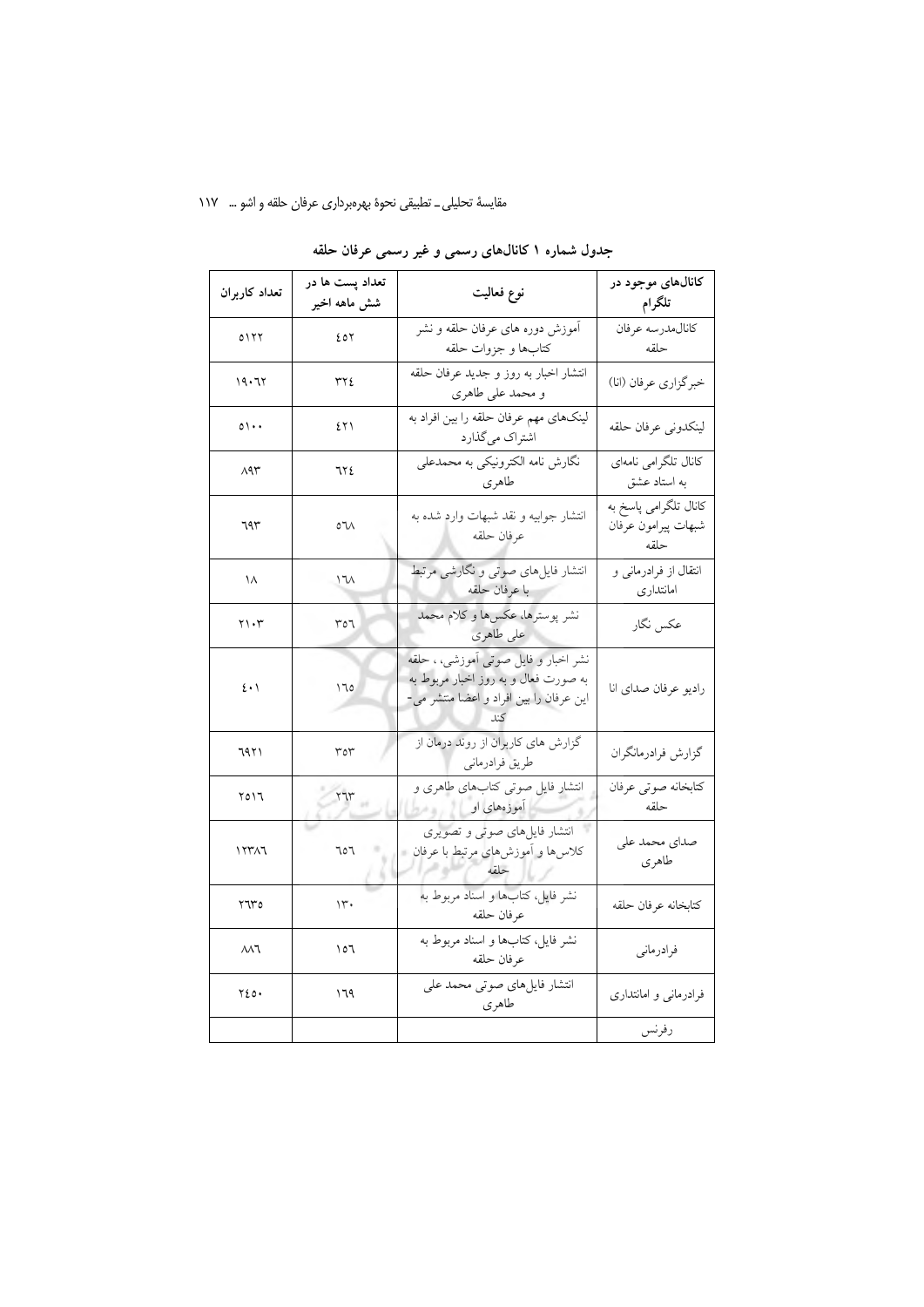| تعداد كاربران | تعداد پست ها در<br>شش ماهه اخیر | نوع فعاليت                                     | کانالهای موجود<br>در تلگرام |
|---------------|---------------------------------|------------------------------------------------|-----------------------------|
| ٢٤٤٢          | $\gamma$ o.                     | اشتراکگذاری فایلهای صوتی،تصویری و<br>سخنان اشو | عرفان اشو- عصيان<br>اشو     |
| 4699          | ٦٦                              | اشتراکگذاری فایلهای صوتی،تصویری و<br>سخنان اشو | Osh                         |
| ۱٤١٦          | ٣.                              | اشتراکگذاری فایلهای صوتی،تصویری و<br>سخنان اشو | نيلوفر سفيد                 |

جدول شماره ۲ کانالهای رسمی و غیر رسمی اشو در تلگرام

۲.۶ نسخههای اینترنتی کتابهای مرتبط با عرفانهای نوظهور

با منع قانونی چاپ و نشر کتابهای محمدعلی طاهری و اشو در ایران، نسـخه الکترونیکـی این آثار در کو تاهترین مدت ممکن فراهم شد و در اختیار علاقمندان این حوزه قرار گرفت. امروزه به راحتی نسخه اینترنتی کتابها و منابع عرفانهای نوظهور در فضـای مجـازی قابـل دسترسی است. عرفان حلقه و اشو جزء فعالترین این حوزه هستند. در حال حاضـر تمـامی آثار اشو و محمد علی طاهری به صورت رایگان در دسترس کباربران اینترنت قبرار دارد و تنها با جستجوي ساده قادر به دانلود يک نسـخه از آن هسـتند.کتابهـاي «زن»، «سـکس و فراآگاهي». «هفت بدن هفت چاكرا»، «و آنگاه نبودم»، «مراقبه»، «مراقبه هنر، شـور و مسـتي»، «ضربان قلب»، «حقيقت مطلق»، «در هواي اشراق»، «مراقبه هنر وجد و سـرور»، «راز بـزرگ»، «راز»، «شهامت»، «عشق رقص زندگی»، «خلاقیت»، «کـودک نـوین»، از اشـو وکتـاب «چنـد مقاله»، «بینش انسان»، «موجودات غیر ارگانیک»، «انسان از منظری دیگـر»، «عرفـان کیهـانی»، «سايمنتولو ژى»، «دفاعيات من»، «فرادرمانى»، «ارتباط عام ذرات»، «بى دينى دشـمنان حلقـه»، «مديريتفراكل نگر»، «حلقه افسون و افسانه نيست»، «حلقه در اســارت دژخيمــان» و «حلقــه دلدادگی و بندگی خدا» از محمد علی طاهری به راحتبی و تنهـا بــا فشــردن چنــد کلیــد در دسترس مخاطبان قرارگرفته و با تاثیر سخن بسیار که نتیجه آرایــش کــلام در ایــن نــوع آثــار است به ترويج عقايد خود مشغول مي شـوند. كانـال١عـاي تلگرامـي كتابخانــه عرفـان حلقــه، كتابخانه صوتى عرفان حلقه، مدرسه عرفان حلقه، رفرنس آموزشي انا وغيره به انتشــار فايــل این آثار اقدام می کنند. سایتهای مرتبط با عرفان حلقه نیز به صورت رایگان این کتابهــا را به اشتراک می گذارند. نکته قابل توجه در این آثار تاکید بر کیـی و نشــر ایــن آثــار اســت. در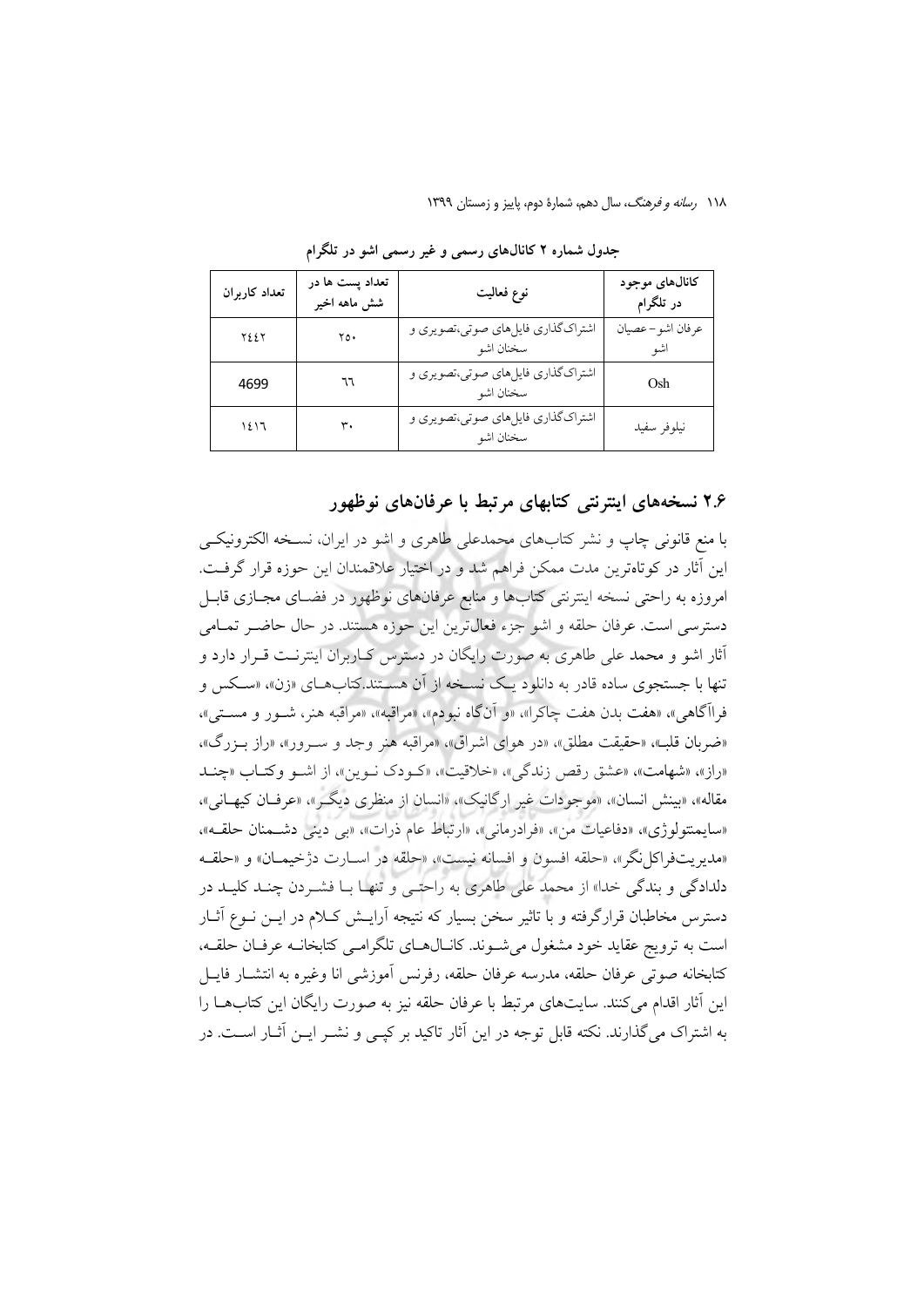اکثر این کتابها شاهد هستیم که مترجم و ناشر آثار، بر این موضوع اصرار دارند کـه کپــی و انتشار لازم و آزاد است، این کار هزینهای برای فـرد نداشـته و یـک تکلیـف اسـت. انتشـار نسخه الکترونیکی آثار این امکان را به عرفانهای نوظهور دادهاست کـه بـا صـرف کمتـرین هزینه ممکن و در اسرع وقت آثار خود را بین میلیونها نفر به اشـتراک گذاشـته و بــه افکــار ۔<br>آنان شکل دهند. ارزش نشر نسخه الکترونیکی کتاب زمانی روشن می شود که ایــن شــیوه را با روال انتشار كتابها، از مرحله قانوني كسب مجوز تا هزينهها گرفته تا فروش آن را با ايــن نوع انتشار مقايسه كنيم. انتشار نسخه الكترونيكي كتابها علاوه به مقـرون بــه صـرفه بــودن برای سردمداران عرفانهای نوظهور برای افراد علاقمند به این حوزه نیز سودمند و به صـرفه است. تهيه نسخه الكترونيكي كتاب به دليل ، مقرون بهصرفه بـودن، سـرعت بـالاي تهيــه و دانلود کتاب، کم حجم بودن و راحتـی در اسـتفاده در هـر زمـان و مکـان ارزش و اهمیـت بالایی در بین افراد دارد ( مجله آلامتو، تاریخ مراجعه، ۹۸/۱۲/۲۵، کتابهای الکترونیکمی یـا چاپی، مزایا و معایب). فعالیت وسیع عرفانهای نوظهور در این حوزه باعث دسترسی آسان افراد به عقاید عرفانهای نوظهور شده عقایدی که با زینتها و ظاهری زیبا بـه شخصـیت و باور افراد شکل می دهند.

## ۳.۶ فعالیت عرفان حلقه و اشو در سایتها

در حال حاضر سایتهای بسیاری به صورت رسمی و غیر رسمی به ترویج عقایـد عرفـان-های نوظهور مشغول هستند. مجموعه سایتها محـدودیت ورود نداشـته و حـق عضـویت خاصی برای کاربران در نظر نمیگیرند. سایتهای رسمیِ اشــو در حــال حاضــر بــا تــرویج افکار وی و پخش سریال اشو فعال و بدون مانع به ترویج عقاید اشو مشــغول هســتند. عــدم حق عضویت و محدودیت ورود این سایتها بستر مناسبهی بـرای اسـتفاده عمـوم افـراد از اطلاعات مرتبط با عرفانهای نوظهور را فراهم میکند. از سـویی دیگـر اشـتراک مطالـب و اخبار گوناگون موجب ترویج عقاید عرفانهای نوظهور در سطح وسیع شــدهاســت. ســایت-های رسمی اشو:

www.osho.com

budavedaroonema.blogfa.com

oshods.com,

«groups.yahoo.com»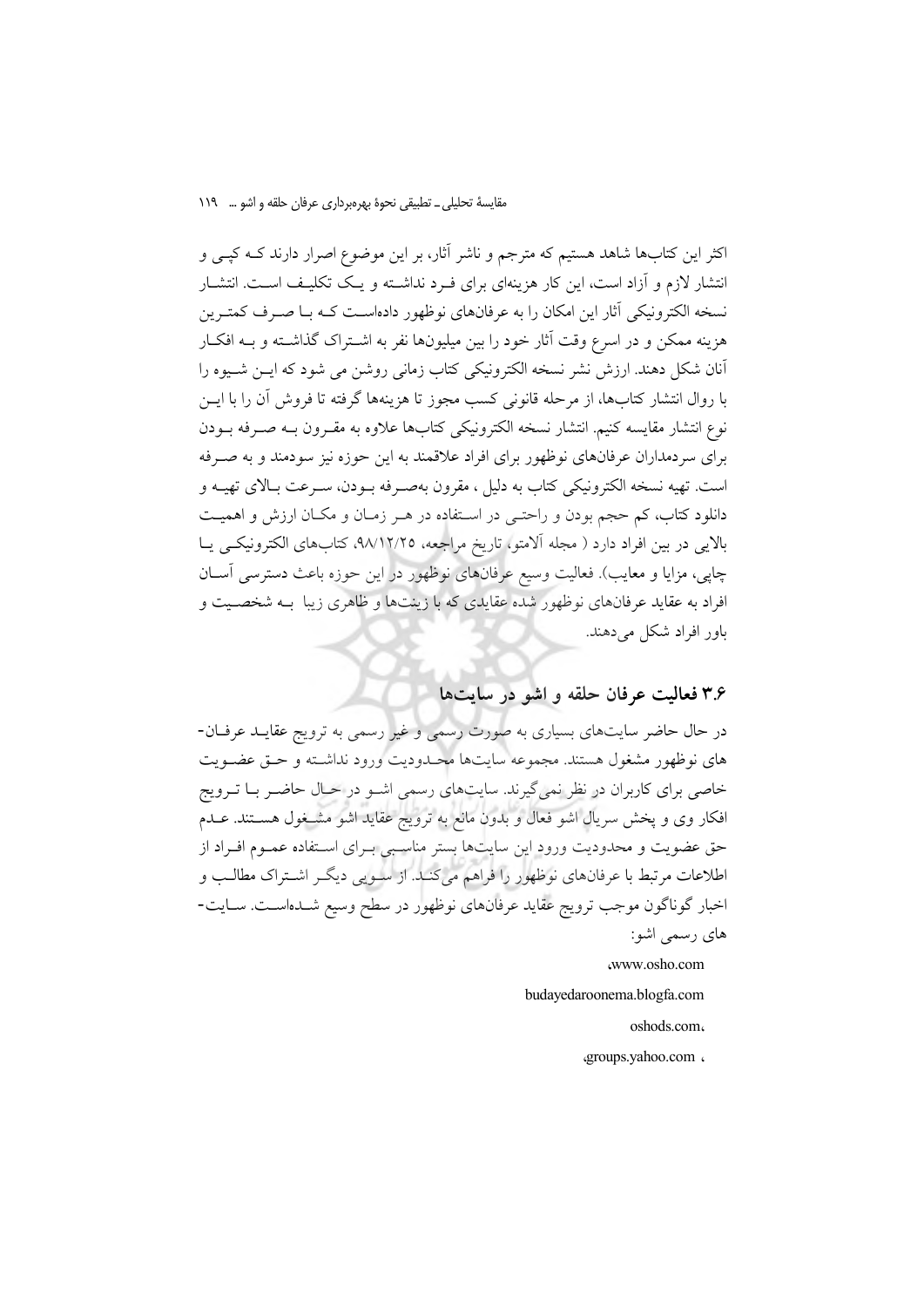#### grou/oshodreamstur

و وب سایت رسمی عرفان حلقه، سایت عرفان کیهانی ۖ و سایت آموزش مجازی عرفـان حلقه، به صورت فعال با انتشار تأليفها و مقالات محمدعلى طاهري، مصاحبههــا، دورههــا و جزوات اين عرفان، اخبار، ويژەنامەها، فايل هاي صوتي و افتخارات عرفان حلقه بــازوي قــوي ايسن عرفيان در فضياي مجبازي است amoozeshemajazi. Com) و erfanehalgheh.com و .(www.mataheri.com

وجود جست و جوگر هايي چون گوگل ، ياهو، بينگ و…كه بــا فشــردن چندكليــد ســاده کاربران را وارد دنیای جدیدی از تفکرات و نواندیشی میکند. قابلیت جستجو در اینترنـت و امکان دسترسی به کتابها، فیلمها و سایتها به عرفانهای نوظهور این امکان را می دهد ک به سادگی و با صرف کمترین هزینه به تبلیغ و ترویج عقاید خود دسـت بزننـد. فـیسبـوک، یوتیوپ و شبکههای ماهوارهای نیز به صورت رسمی به ترویج عقایــد عرفــانهــای نوظهــور اقدام می نمایند (m.facebook.com و erfanhalghehtv و m.facebook.com).

علاوه بر کانالهای تلگرامی سایتهای بسیاری بــه صــورت رســمی و غیــر رســمی بــه ترويج عقايد عرفانهاي جديد مشغولهستند. اين سايتها محدوديت ورود نداشته و حتى عضویت خاصی برای کاربران در نظر نمی گیرد. سایت رسمی اشو در حال حاضر با تـرویج افکار اشو و پخش سریال اشو که به زندگی نامه و افکـار وی پرداختــه اســت یکــی از ایــن سايت هاست (www.osho.com).

سایتهای عرفان حلقه نیز به صورت بهروز و به مقتضـای روز بــه تــرویج عقایــد ایــن عرفان می پردازند. در این سایتها پستهایی در رابطه به آثار و زنبدگی نامـه عرفـان حلقـه، جزوات و فایل های صوتی و تصویری مرتبط بــا حلقــه، عکــسهــا، افتخــارات، نشــریات و مقالات مرتبط با این عرفان منتشر می شود. دسترسی به این سایت به افراد این امکان را مـی-دهد حلقه را از صفر تا صد شناخته و به صورت تام با محتوای ایــن عرفــان آشــنا شــوند. از دیگر قابلیت این سایتها برگزاری دورهها وکلاس های آنلاین عرفان حلقه در ایــن ســایت-هاست. توجه و تمرکز عرفانهای نوظهور به سایتها و قابلیت فضای مجازی این امکـان را در اختیار آنان قرار داده است که باصرف کمترین هزینه و در کوتاهترین زمان ممکــن عقایــد خود را در وسعت زیاد منتشر نمایند.عرفان حلقه پس از آزادی طـاهری از زنــدان و خــروج وی از کشور، با استفاده از این فضا بــه تاســیس آکــادمی حلقــه در تورنتــو، ایجــاد شــعبه در کشورهایی چون ایتالیا، آمریکای جنوبی، استرالیا و انگلستان دست زد. می توان گفت ایجـاد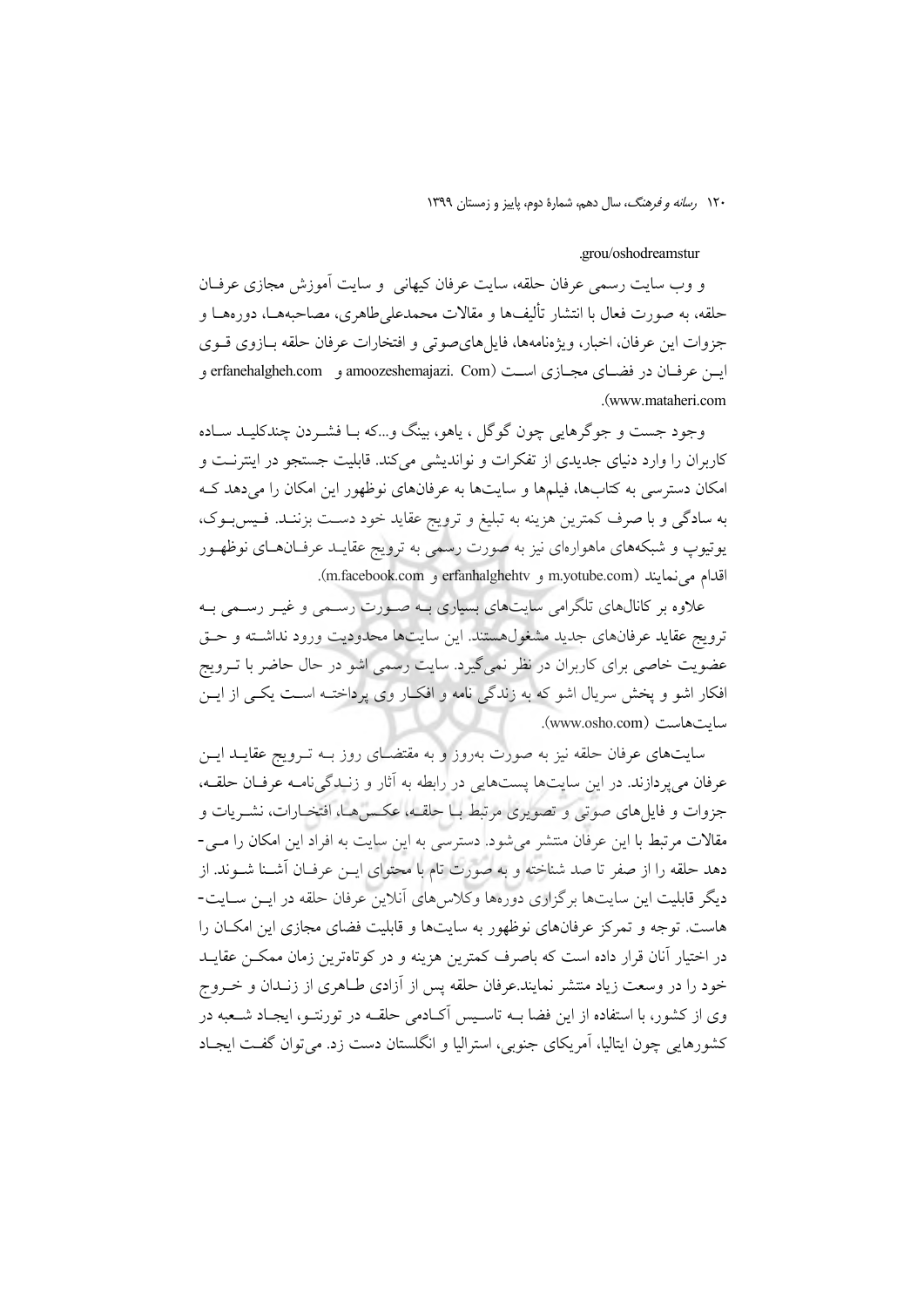مقایسهٔ تحلیلی \_ تطبیقی نحوهٔ بهرهبرداری عرفان حلقه و اشو … ١٢١

منع قانونی و فیلترشدن فعالیتهای عرفان حلقه در ایران نه تنها مانع رشد حلقه نشــد، بلکــه زمینهساز شکل گیری راههایی جدید برای حفظ و تداوم افکار حلقه شد. راههایی که موجـب شکل گیری فضایی جدید برای فعالیتهای طاهری در فضای مجازی و خارج از کشور شــد (پیج رسمی عرفان حلقه در اینستاگرام).

| نوع فعاليت                                                                                                | سايتهاى رسمى عرفان حلقه                                |
|-----------------------------------------------------------------------------------------------------------|--------------------------------------------------------|
| انتشار اخبار، کتابها، آموزهها و فایلهای صوتی و<br>تصویری عرفان حلقه و برگزاری دورههای مجازی<br>عرفان حلقه | سايترسمي أموزش مجازي عرفانحلقه<br>amoozeshemajazi. Com |
| انتشار اخبار، کتابها، آموزهها و فایلهای صوتی و<br>تصويري عرفان حلقه                                       | وبسايت رسمي عرفان حلقه، erfanehalgheh.com              |
| انتشار اخبار، کتابها، آموزهها و فایلهای صوتی و<br>تصويري عرفان حلقه                                       | سايت عرفان كيهاني، www.mataheri.com                    |
| انتشار اخبار، کتابها، آموزهها و فایلهای صوتی و<br>تصويري عرفان حلقه                                       | عرفان حلقه در يوتيوب m.yotube.com                      |
| انتشار اخبار، کتابها، آموزهها و فایلهای صوتی و<br>تصويرى عرفان حلقه                                       | كانال ماهوارهاى عرفان حلقه، erfanhalghehtv             |
| انتشار اخبار، کتابها، آموزهها و فایلهای صوتی و<br>تصويري عرفان حلقه                                       | عرفان حلقه در فیس بوک m.facebook.com                   |
|                                                                                                           | حلمل شماره كإسابت هاص بسم باشم                         |

جدول شماره ۳سایتهای رسمی عرفان حلقه

| جدول شماره ۴سایتهای رسمی اشو |  |
|------------------------------|--|
|                              |  |
|                              |  |

| نوع فعاليت                                                    | سایتهای رسمی و غیر رسمی اشو |
|---------------------------------------------------------------|-----------------------------|
| انتشار اخبار، کتابها، اَموزهها و فایلهای صوتی و<br>تصويري اشو | www.osho.com                |
| انتشار اخبار، كتابها، أموزهها و فايلهاى صوتى و<br>تصویری اشو  | budayedaroonema.blogfa.com  |
| انتشار اخبار، كتابها، أموزهها و فايلهاي صوتي و<br>تصویری اشو  | groups.yahoo.com            |
| انتشار اخبار، كتابها، آموزهها و فايلهاي صوتي و<br>تصویری اشو  | oshods.com                  |
| انتشار اخبار، کتابها، آموزهها و فایلهای صوتی و<br>تصویری اشو  | .grou/oshodreamstur         |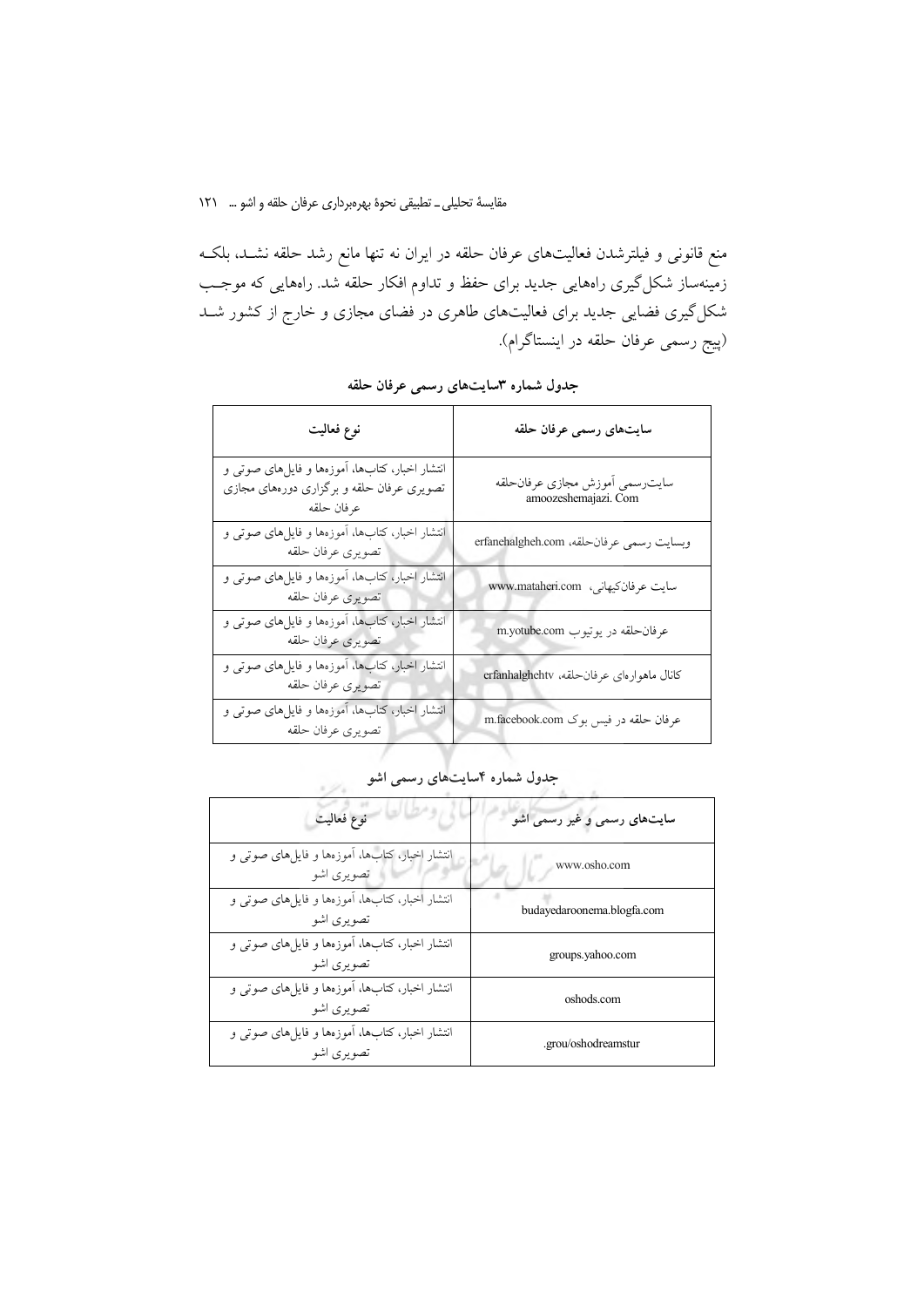## ۴.۶ عرفان حلقه و اشو در اینستاگرام

اینستاگرام شبکه اجتماعی که از سال ۲۰۱۰ وارد بازار شد، در حال حاضر بـه عنـوان یکـی از شبکههای اجتماعی پرطرفدار در ایران و سایر کشورهای جهان به شمار میرود طـی آمـار ارائه شده در سال ۲۰۱۸ تعداد کاربران این شبکه اجتماعی یک میلیبارد نفیر در جهیان سوده است. با توجه به افزایش روزافزون استفاده از اینستاگرام در جهان، قطعا در حال حاضر ایــن آمار سیر صعودی داشته است. انتشار روزانه هزاران پست اینستاگرامی در صفحات شخصــی و کاری افراد و مجموعههای مختلف در شبکه اجتمــاعی اینســتاگرام از پرطرفــدار بــودن آن حکایت دارد و میلیونها کاربر در طول شبانهروز موضوعات مختلف را در قالب پستهـا و استوریهای متعدد با دیگر کاربران به اشتراک می گذارنـد (باشـگاه خبرنگــاران جــوان، آمــار کاربران اینستاگرام در ایران و جهان). نتـایج نظرســنجی منتشرشــده در مرکــز افکـار ســنجی دانشجویان ایران (ایسیا)، حاکی از افزایش چشمگیر استفاده از رسانههای اجتمـاعی در میـان مردم است. این گزارش نشان میدهد در نیمه فروردین سال۹۷. ۱۷.۷ درصد از افـراد بـالای ۱۸ سال کشور از اینستاگرام استفاده میکردند، ایــن عــدد در خردادمـاه و پــس از فیلترشــدن تلگرام به ٣٢.٢ درصد افزایش یافته است. نکته قابل توجه، حضور ٥٤ درصدی جوانان ١٨ تـا ۲۹ سال ایرانی در شبکه اجتماعی اینستاگرام است. حدود ۳۲ درصد از کـاربران اینترنـت در ایران، در اینستاگرام نیز فعال هسـتند. ایــن تعــداد کــاربر، بــه معنــای اسـتفاده ۳۰ درصــد از جمعیت ایران از اینستاگرام است. این تعداد کابر، ایـران را در اسـتفاده از اینسـتاگرام، بعــد از کشورهای آمریکا، برزیل، هند، اندونزی، روسیه، ترکیه و ژاپن در هشتم جهان قرار می دهــد ( خبرگزاری با اقتصاد، تعداد کاربران اینستاگرام در ایرا و جهان چقدر است).

اینستاگرام مانند تلگرام به دلیل دارا بودن کاربران زیاد، تسهیل در اشتراکگذاری آمـوزه-ها، هزینه کم، سرعت اطلاعِرسانی، قابلیت اشـتراک فایـل(هـای متنـی، صـوتی و تصـویری، دسترسی آسان و غیره زمینه مساعدی برای ترویج عرفانهای نوظهور فراهم کـردهاسـت. در حال حاضرگروههای مختلف عرفان حلقه و اشو در اینستاگرام به نحوی فعـال و بــه روز بــه اشتراک گذاری برنامهها و آموزههای خود میپردازند. و در آن سوی خط، افراد با هـر تفکـر و عقيده و با شرايط سني و اجتماعي، تنها با سادهترين جستجو، به شـكلي وسـيع بــه عقايــد عرفانهای نوظهور دسترسی خواهنـد داشـت. تعـداد قابـل توجـه كانـالهـا و صـفحههـای اینستاگرامی مرتبط با عرفانهای نوظهور گواه اشراف این عرفان هـا بـر قابلیـت ایـن شـبکه اجتماعی است. با فیلتر شدن تلگرام و اقبال عمومی به اینستاگرام، در بازه زمانی شــش ماهــه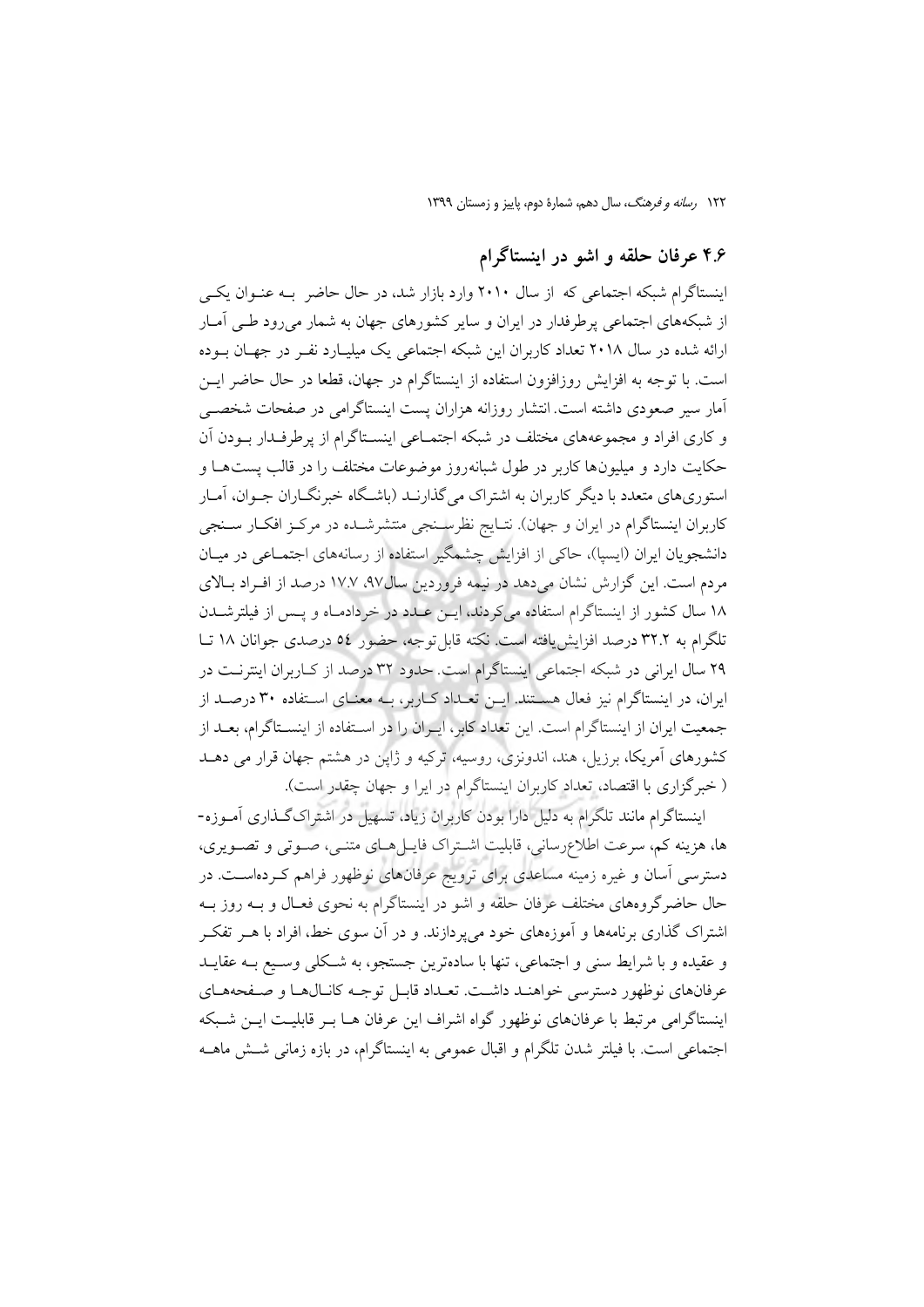مقايسة تحليلي \_ تطبيقي نحوة بهرهبرداري عرفان حلقه واشو … 1۲۳

مورد مطالعه در پژوهش حاضر، فعالیت عرفانهای نوظهور در این شبکه اجتمـاعی بیشــتر از دیگر بسترهای مجازی بوده است و ایـن پیـام٫رسـان گـوی سـبقت را از دیگـر کنـال۱هـای اجتماعی ربودهاست. به نحوی که صفحههای فعال در حیطه عرفانهای نوظهور روز بـه روز در حال افزایش است.

| تعداد<br>پست ها | تعداد كاربر | نوع فعاليت                                                   | صفحات موجود در اینستا گرام |
|-----------------|-------------|--------------------------------------------------------------|----------------------------|
| ٣٧٢             | 1144        | اشتراک فایل و سخنان محمدعلی<br>طاهر ی                        | Ostad-taheri               |
| ٣٠              | 2590        | اشتراک فایل و سخنان محمدعلی<br>طاهري                         | Mohamadali-taheri          |
| ۲۸٥             | 3472        | اشتراک فایل و سخنان محمدعلی<br>طاهري                         | Erfan-halghe-keyhani       |
| ٧٨              | 1613        | اشتراک فایل و سخنان محمدعلی<br>طاهري                         | Taheri-ostad               |
| ٦٦٢             | 25100       | اشتراک فایل و سخنان محمدعلی<br>طاهری                         | Halghetv                   |
| ۲۷۰             | 4373        | اشتراک فایل و سخنان محمدعلی<br>طاهر ي                        | Erfan-halghee              |
| ۳٤٥             | 695         | اشتراک فایل و سخنان محمدعلی<br>فأشتركهم المتحلفات المستنقلات | s<br>Faradarmani.medine    |
| ٢٤٨             | 32200       | اشتراک فایل و سخنان محمدعلی<br>طاهری ا                       | Ganjinekeyhani             |
| ۱۱۲             | 1182        | اشتراک فایل و سخنان محمدعلی<br>طاهري                         | Navid-erfan-halghe         |
| ۲٦۹             | 407         | اشتراک فایل و سخنان محمدعلی<br>طاهري                         | Erfan121513                |
| ۳۱.             | 468         | اشتراک فایل و سخنان محمدعلی<br>طاهر ي                        | Erfanhalghe.us             |
| ۲۸٥             | 195000      | اشتراک فایل و سخنان محمدعلی                                  | Erfankeyhani-halghe        |

جدول شماره ۵ کانالها و صفحههای عرفان حلقه در اینستاگرام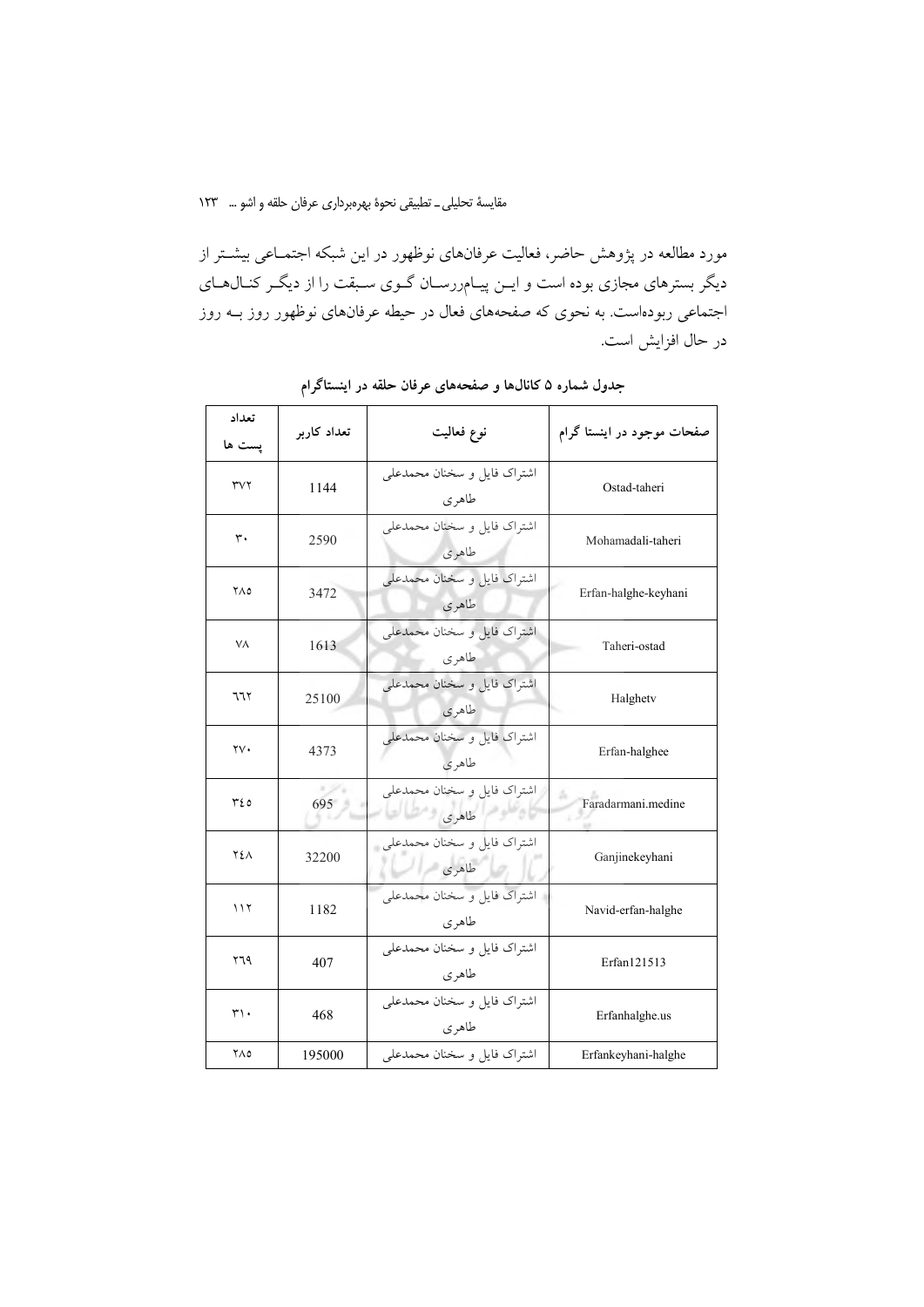|      |       | طاهری                                                 |                             |
|------|-------|-------------------------------------------------------|-----------------------------|
| ۱٦٥  | 2562  | اشتراك سخنان محمدعلى طاهري                            | Erfanhalgheh-org            |
| ٢٤١  | 120   | اشتراک فایل و سخنان محمدعلی<br>طاهري                  | Erfan-halghe-taheri         |
| ٦.   | 593   | فایلهای صوتی، تصویری و آموزه-<br>های عرفان حلقه       | Erfane-kamal                |
| ۲٦٦  | 19500 | فایلهای صوتی، تصویری و آموزه-<br>های عرفان حلقه       | Erfanhalghehkeyhani         |
| ۹۹   | 1475  | فایلمای صوتی، تصویری و آموزه-<br>های عرفان حلقه       | Erfan-halgheh               |
| ٥    | 365   | فایلهای صوتی، تصویری و آموزه-<br>های عرفان حلقه       | Erfanhalgheh                |
| ۲٥٠  | 3475  | فایلهای صوتی، تصویری و آموزه-<br>های عرفان حلقه       | Erfan.halgheh               |
| ۹۹   | 970   | فایلهای صوتی، تصویری و آموزه-<br>های عرفان حلقه       | Erfan.halqe                 |
| ٥٥   | 795   | فایلهای صوتی، تصویری و آموزه-<br>های عرفان حلقه       | Ma-taheri-erfanhalghe       |
| ۹۹   | 1475  | فايلهاي صوتي، تصويري و آموزه-<br>های عرفان حلقه       | Erfan-halgheh               |
| ٢٤٨  | 1012  | فایلهای صوتی، تصویری و آموزه-<br>های عرفان حلقه است ا | Erfanhalqe<br>$h \supseteq$ |
| ٣٤   | 2835  | فایلهای صوتی، تصویری و آموزه-<br>های عرفان حلقه       | Tv-erfan                    |
| ۱۳۱٦ | 11700 | اخبار، گزارشات و آموزههای<br>عرفان حلقه               | Ostadtaherivoice<br>و       |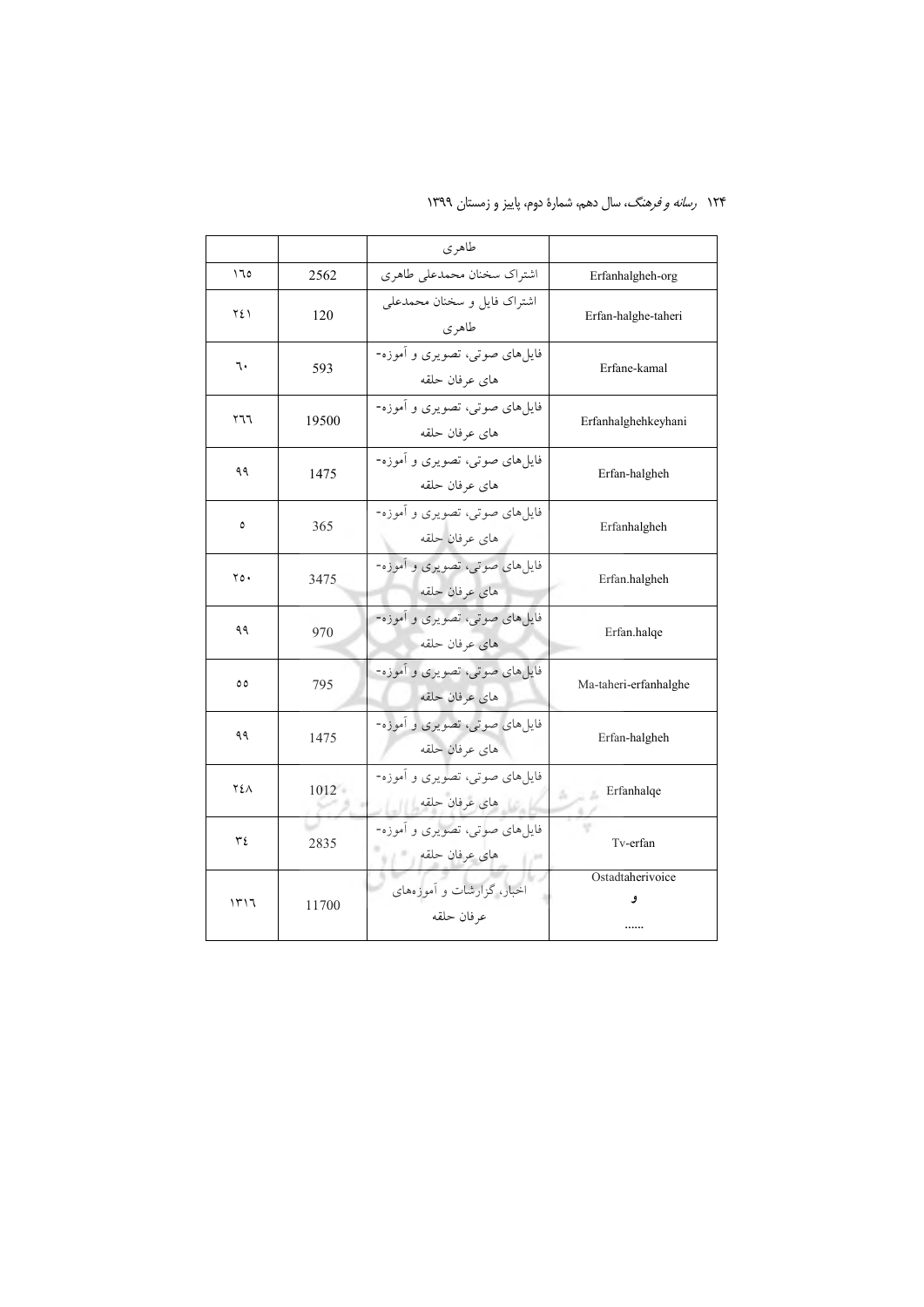| تعداد پستها | تعداد كاربران              | نوع فعاليت                                | صفحات موجود در<br>اينستاگرام |
|-------------|----------------------------|-------------------------------------------|------------------------------|
| ٥V٦         | $0 \vee \cdot \cdot \cdot$ | اشتراک گذاری صوت، متن و آموزه-<br>های اشو | osho-iran                    |
| 701         | ę                          | اشتراک گذاری صوت، متن و آموزه-<br>های اشو | # اشو                        |
| ۹۹٥         | $0 \wedge \Upsilon \cdots$ | اشتراک گذاری صوت، متن و آموزه-<br>های اشو | -osho- osho-                 |
| ٩.,         | $0YY \cdots$               | اشتراک گذاری صوت، متن و آموزه-<br>های اشو | Oshoiran                     |
| ۲۲٦٦        | $2\mathsf{r}\wedge\cdots$  | اشتراک گذاری صوت، متن و آموزه-<br>های اشو | osho-mistik                  |
| 406         | 9530                       | اشتراک گذاری صوت، متن و آموزه-<br>های اشو | Osho5                        |
| 163         | 8707                       | اشتراک گذاری صوت، متن و آموزه-<br>های اشو | Ashram-osho                  |
| 995         | 58200                      | اشتراک گذاری صوت، متن و آموزه-<br>های اشو | - Osho – Osho-               |
| 25          | 51                         | اشتراک گذاری صوت، متن و آموزه-<br>های اشو | Osho6565                     |
| 749         | 262000                     | اشتراک گذاری صوت، متن و آموزه-<br>های اشو | Osho-original                |
| 59          | 1052                       | اشتراک گذاری صوت، متن و آموزه-<br>های اشو | Osho.2020                    |
| 791000      | $\overline{2}$             | اشتراک گذاری صوت، متن و آموزه-<br>های اشو | #oshoquotes<br>÷             |
| 103         | 6820                       | اشتراک گذاری صوت، متن و آموزه-<br>های اشو | Osho.-.osho                  |
| 160         | 652                        | اشتراک گذاری صوت، متن و آموزه-<br>های اشو | Osho-lovers                  |
| 232         | 110000                     | اشتراک گذاری صوت، متن و آموزه-<br>های اشو | Osho-oficial                 |
| 82          | 3023                       | اشتراک گذاری صوت، متن و آموزه-<br>های اشو | Osho-rahaii                  |
| 388         | 191000                     | اشتراک گذاری صوت، متن و آموزه-<br>های اشو | Bhagwan-osho                 |
| 640         | 159000                     | اشتراک گذاری صوت، متن و آموزه-            | Erfanosho                    |

مقایسهٔ تحلیلی ــ تطبیقی نحوهٔ بهرهبرداری عرفان حلقه و اشو … ۱۲۵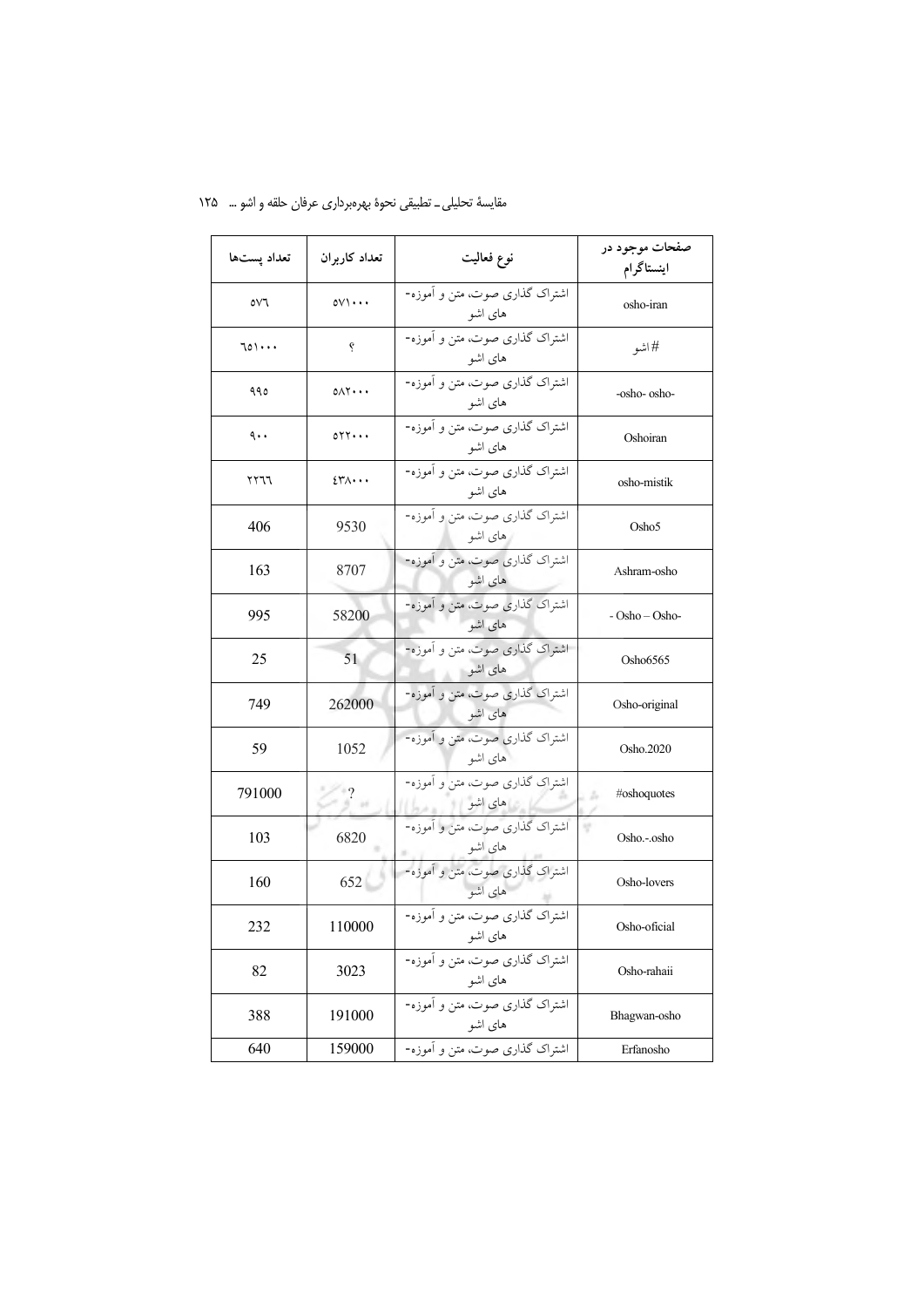۱۲۶ ر*سانه و فرهنگ،* سال دهم، شمارهٔ دوم، پاییز و زمستان ۱۳۹۹

|      |        | های اشو                                   |               |
|------|--------|-------------------------------------------|---------------|
|      |        |                                           | Osho-loversss |
| 1969 | 358000 | اشتراک گذاری صوت، متن و آموزه-<br>های اشو |               |
|      |        |                                           |               |

در ادامه سعی می شود فعالیت عرفانهای حلقه و اشو در فضای مجــازی و میــزان بهــره-برداری آنان از این بستر مورد واکاوی ً قرار گیرد. این مقایسه در قالب مقایسه تعداد کانـال و سايت، اهداف و برنامهها، تعداد كاربران، پستها و محتواي پستها انجام مي گيرد.



۵.۶ اهداف و برنامه های عرفانهای نوظهور در فضای مجازی بـا تاکیــد بــر محتواي يستها

.<br>نگاهی کوتاه به محتوای یستها و مضامین موجود در یستهـا در هــر مــاه، بــه روزرســانی محتوای پستها به مقتضای مسائل روز و غیره نشاندهنده ایــن موضــوع اســت کــه اشــو و حلقه در ایران به دنبال اهدافی چند مانند نقد حکومت دینی ایران، توجه به برتری و جایگاه مغفول مانده زن در جامعه، رسیدن به تعالی به نحوی سـریع و بـا مسـیری جدیـد و تزریــق سبکی جدید در اندیشه، اندیشهای که مدتهاست توسط دیـن شـکل گرفتـه و بـا تعهـد بـه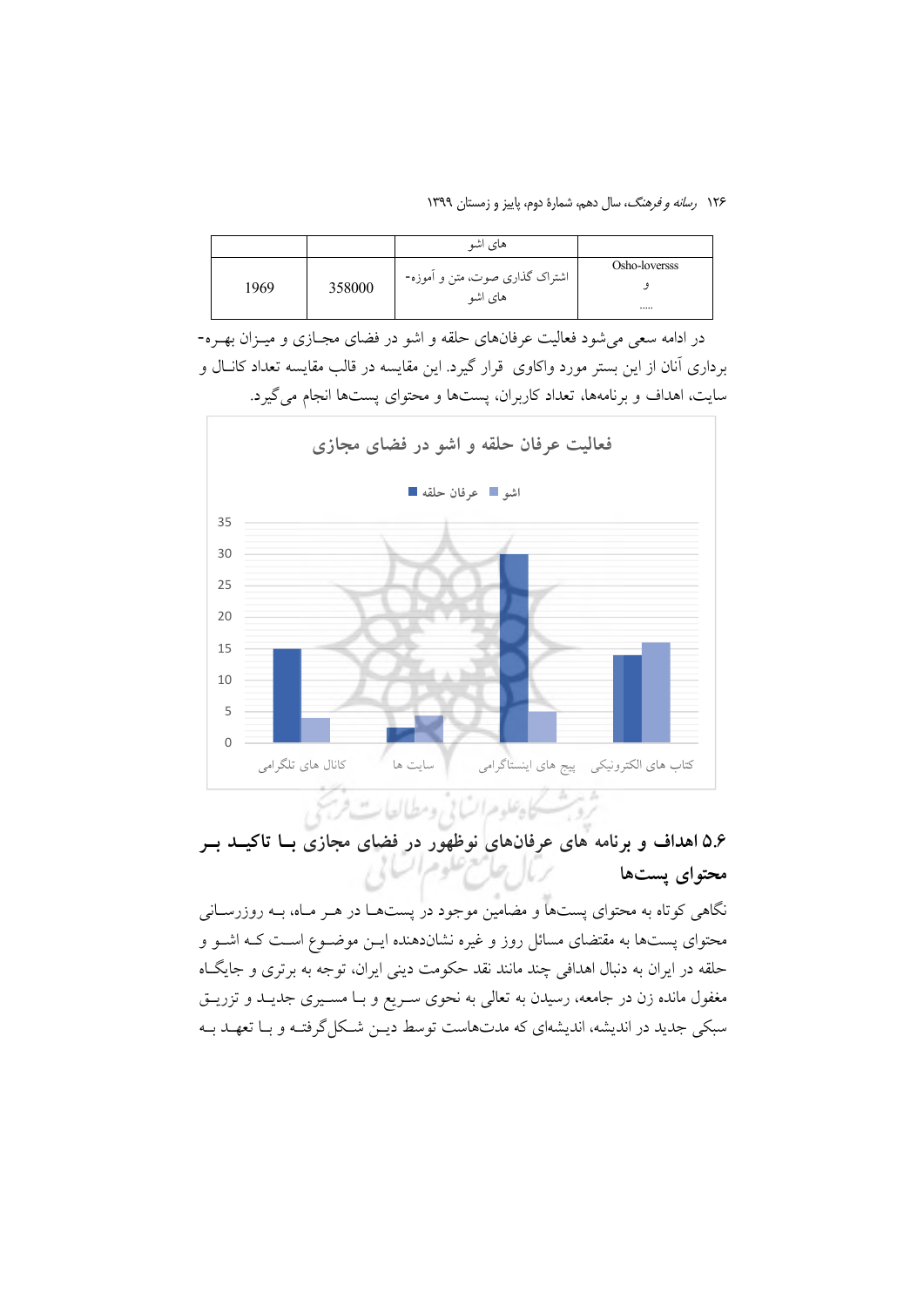مقايسة تحليلي \_ تطبيقي نحوة بهرهبرداري عرفان حلقه واشو … \_ ١٢٧

خانواده و در چهارچوب خانواده معنا مي يابد، هستند. اشو و حلقه هر دو به نحــوي بــه ايــن امور توجه دارند. یکی با سیاست کج دار و مریز و دیگری حمله مستقیم و بی پرده.

به طور کلی در تحلیل اهداف و برنامههای اشو په داختن بـه سـه فـاکتور ديــن سـتيزي، مرکزیت بخشی به زن و رابطه آزاد جنسی نقشی مهم ایفا می کند. با نگاهی کو تاه بــه زنــدگی وي، دينگريزي و گرايش به جنس زن (تفكري كـه از اشــو يــک مــرد فمنيســت ســاخه و موجب توجه جومع غربي به او شد) در زندگي وي به خوبي به چشم مـي خــورد. اشــو بــا بهرهگیری از شعارهای مورد پسند زنان و متناسب با حرکت فمنیسـتی شـکل گرفتـه، زنـان بسیاری را مجذوب افکار خود کرد. تاثیر افکار وی بر فمنیست بسیار قابل توجه بــود. تفکــر اشو ضدیت اَشکار با دین، ماوراء، نفی مذهب و چارچوبهای مـذهبی، تـرویج اَزادی بـی حد و حصر انسان، مخالفت با حکومتها، مرکزیت بخشی به روابـط آزاد جنســی و برتــری نژاد زن، را سرلوحه كار خـود قـرار داده و از بيـان ايـن تفكـرات بـي پـروا عمـل مـيكـرد (Antony,2007: 145). اساس تاليف كتابها و مطالب مندرج در فضاى مجازى نيـز بـر ايـن دو اصل قرار دارد.

توجه اشو بـه مرکزیـت نقـش زن و اهمیـت و جایگـاه ویـژه وی در جامعـه و وجـود اشتراکاتی در آموزهها و اصول تفکر اشو با افکار فمینیستی از وی چهـرهای حـامی حقـوق زنان ساخت و عاملي براي شهرت وي در بين زنان شـد (carol,2017:250). وي در جــواني به تنوعطلبی در انتخاب دختران زیبارو و جوان اعتیاد عجیبی داشت. این حس تا آخـر عمـر با او همراه بود و حس سیریناپذیری گرایش به جنس مخالف در وی فوران مـی کـرد. ایــن نکته حس انتقاد افرادی بسیار و حتی اطرافیان را برانگیخت. اما وی بر علایق خود پافشــاری می کرد و به این احساس می بالید. در تفکر اشو زن موجـودی اسـت ناشـناخته کـه در ادوار مختلف تاریخی مورد ظلم ادیان مرد سالار واقع شده و یکی از علل عقب مانــدگی جوامــع امروز عدم توجه به زن به عنوان موجود برتر است (كانال تلگرامىعرفان اشو). مرد در طـول اعصار ظرفيتها و نبوغ و استعدادهاي زن را نابود كرده است تا بتواند برتري خودش را اثبـات کند (اشو، ۱۳۹۱: ۱۰) و به زن این باور را تحمیل کردهاست که از هر لحاظ از او پـایینتر و ضعيفتر است (اشو، بي تا–٦: ٥٣). اما آينده از آن زنان است و زنــان نيازمنــد يــک انقـــلاب اساسی هستند ( اشو، بی تا–۷۰ ـ ۳۱). این زنان هستند که به دلیل شرایط طبیعی بدن و مقاومت بودن در برابر سختی ها قادر به ساختن آینده هسـتند (اشـو، ۱۳۹۱: ۳۲). او بــه مـردان تأکیــد می کرد کـه بـه زنـان احتـرام بگذارنـد و بـه سـبکی درسـت بـا همسرانشـان رفتـار کننـد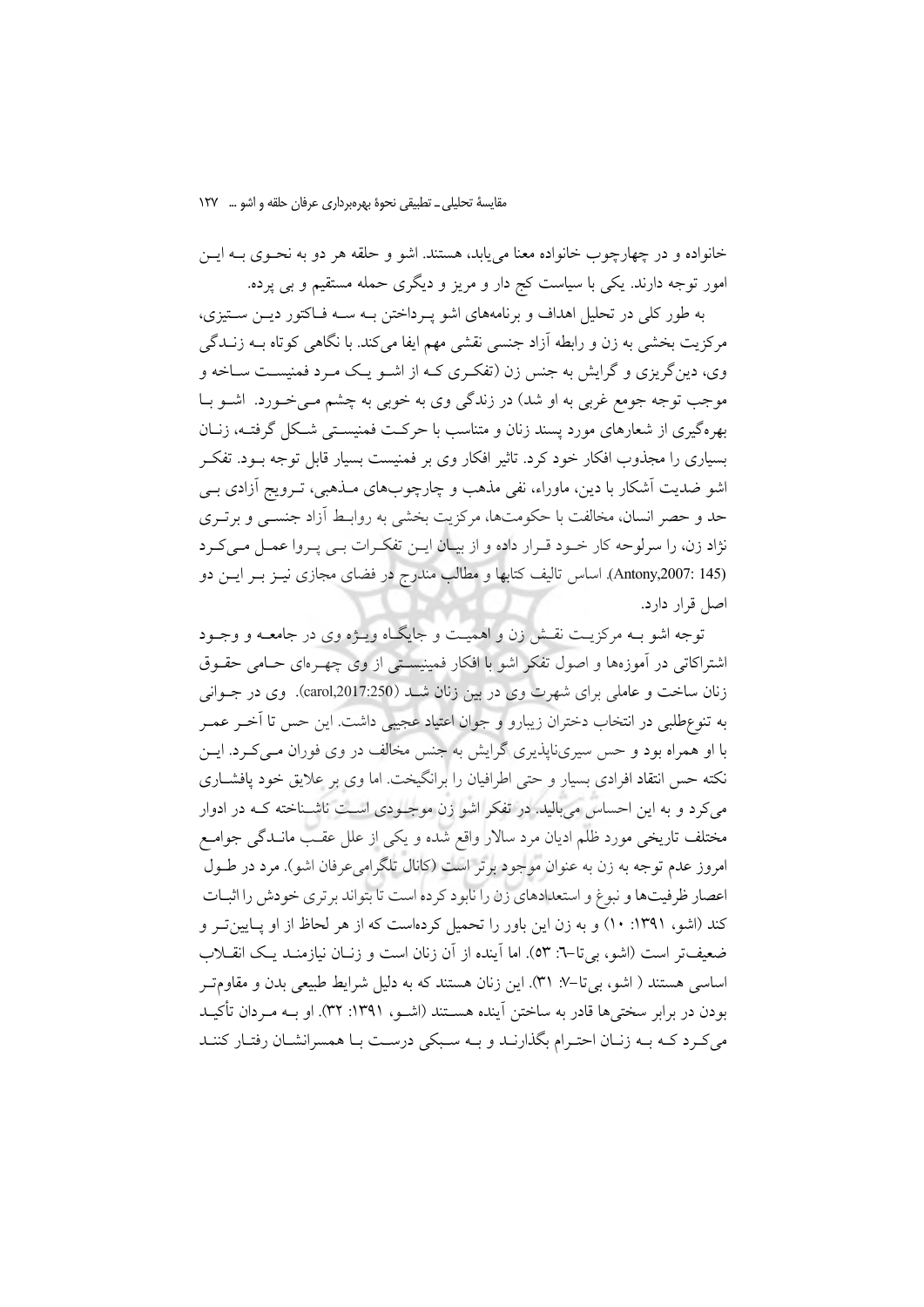(carol,2017:217 ). اشو اعتقاد داشت زنان می توانند به بالاترین مقامهای معنـوی برسـند وی با طرح این شعارها زمینهای ایدهآل و جـذاب بـرای مخاطبـان فـراهم مـیکـرد. جـایی کـه تفسیرهایی تازه از جنسیت، سنت و مذهب در حال شکل گیری بود (carol,2017:250).

اشو با مرکزیت دادن به جنس مونث به نحوی حس سیریناپذیر خود بـه جـنس مونـث را پاسخ میدهد. این توجه و گرایش به زن در علاقه وافـر وی بــه زن نشــأت مــیگیــرد. از طرفي اديان اين حس را نقد مي كننـد يـس لازمـه توجيـه أن نقـد اديـان و چـارچوبهـاي اخلاقی از یکسو و ترویج رابطه آزاد جنسی از سوی دیگر است. اشـو طرفـدار رابطـه آزاد جنسي و فارغ از قيد و بند شرع و عرف است. او معتقد است هيچ مردي بـه تنهـايي نمـي-تواند یک زن را ارضاء کند و هیچ شوهری قادر به رفع نیاز جنسی همسرش نیست، طبیعـت به ما می گوید رابطه جنسی درست یعنی یک زن و چندین مرد (اشو، کانال تلگرامبی عرفان اشو، عصیان اشو، تاریخ مراجعه ٩٨/٦/٦). ازدواج امري بيهوده است، اسـارتي اسـت دردسـر ساز و مشکل آفرین، باید از آن دور شد و در هر زمان به نحـوی زنــدگی کــرد. تفکــر اشــو تفکری حیوانگرایی است او معتقد است طبیعت فرمان درست را به انسان مـیدهــد. رابطـه آزاد در حیوانات آنان را از شر مشکلات، دعاوی، شکایات و طلاق رهایی داده پس انسان نیز باید از آنها پیروی نماید. ازدواج و حس تعهد و مسئولیت معنایی ندارد و هـر زن هرگـاه اراده کرد میتواند برای خود شریک جنسی بگیرد. این دیدگاه نقـش ســه عامــل زن، رابطــه آزاد جنسی و دینزدایی را در تفکر اشو بسیار پررنگ کرده است. جاذبهای کـه طرفـداران بسیاری به خود جذب کرد و این جاذبه از اشو یک فرد مقدس (گورو) ساخت.

یکی دیگر از فاکتورهای اساسی در تفکر اشو ضدیت آشکار با ادیبان و مـذاهب اسـت. از نظر وی ادیان جز حماقت هزاران ساله چیزی نیست و اشو منجـی بشـر از ایــن حماقــت است. تبلور رفتار ضد دینی در اشو از نوجوانی و با مخالفت با آیین جین، دین باستانی هنـد که خانوادهاش مومن به آن بودند آغاز شد و به مخالفت با ادیان توحیدی منتهی شد. اشو بــه نحوی بارز با ادیان به ستیز می پردازد و از تـوهین و تحقیـر بزرگـان دیـن و تمسـخر ادیـان فروگذار نمي كند. اين ستيز آشكار با اديان در تفكر اشو مولود چنـد عامـل اسـت: ١. وجــود احكام محدود كننده زن در اديان (كانال تلگرامي عرفان اشو). ٢. مخالفت اديـان بـا زنــدگي آزاد و بدون چارچوب برای انسان (کانال تلگرامی عرفان اشو–عصیان اشو). ۳. نفـی رابطـه جنسی آزاد در ادیان. نکته قابل توجه اینجاست که در واقع در تفکـر اشـو زن زیردسـت و محکوم به فنا در راه یک مرد است. زن خادم مرد است و او موظف است به خدا یا استادی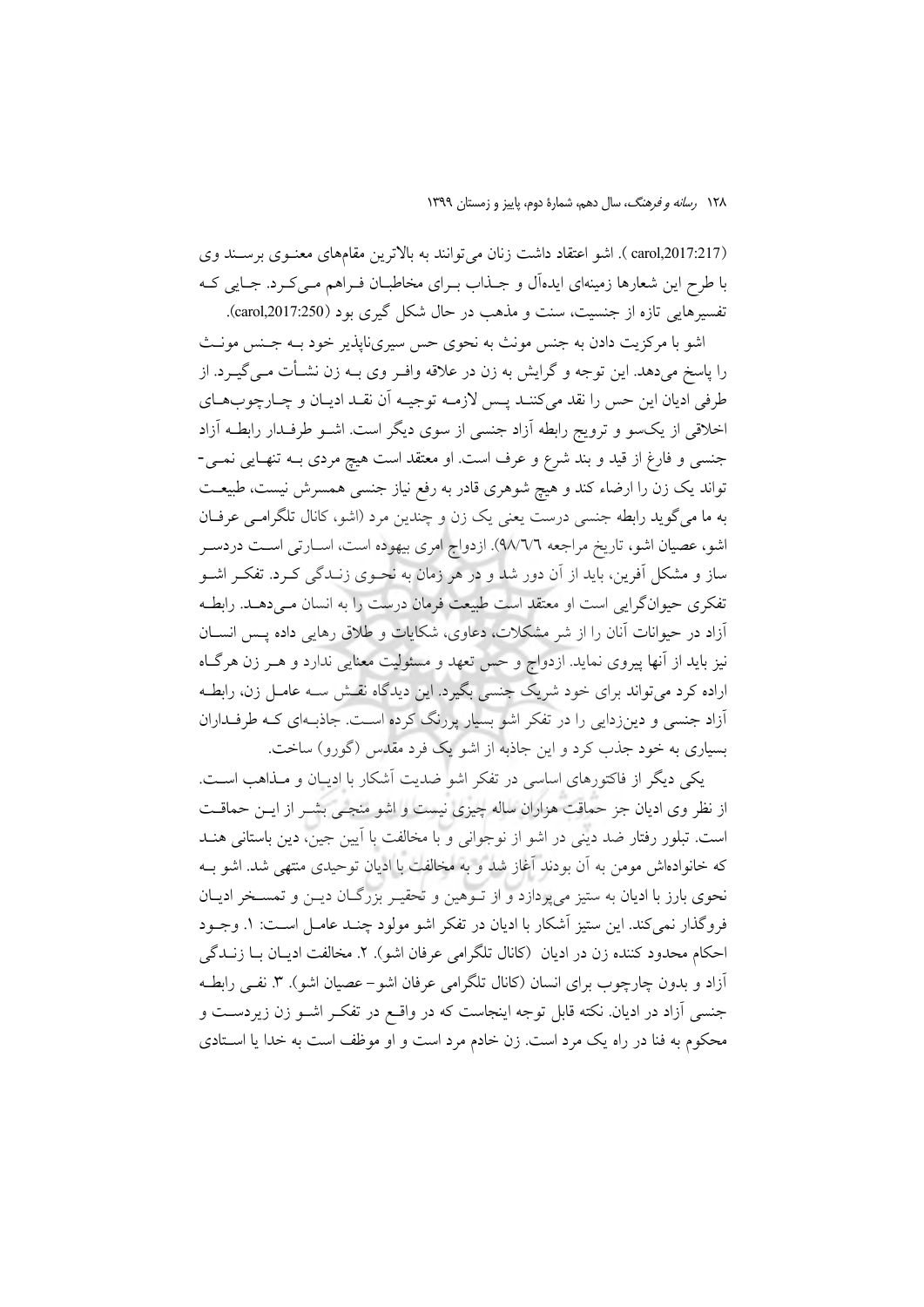به نام مرد تعظیم کند. در آموزههای اشو زن به این باور می رسد که شاگرد بودن، یک بر تــری است و او باید تلاش کند پیرو تمام عیار مرد باشد. در ایــن تفکــر، زن بایــد تــلاش کنــد تــا هرچه بیشتر با استاد و مرید خود یکی شود و در جهت جلب رضایت او از هـیچ کوششــی فروگذار نکند که نتیجه این رویکرد، آسیبیذیری زنان در مقابل مردان و خطـرات متعــددی برای زنان خواهد بود ( Wilson, cresswell, 1999: 143).

با نگاهی کو تاه به جدول شماره ٦ و محتوای پستهای این کانال ها، تمرکز اشو بـر ایـن سه هدف ثابت مي گردد. همچنين اشو سعي دارد با زير سوالبردن حکومتها و بـرانگيختن حس عصیان در بشر، بر حقانیت کمون اشویی خود صحه گذاشته و هرآنچه خــارج از ایــن كمون تعريف شود را طرد نمايد. اشو از طرح شعار ضد ديني و تمسخر اديان ابايي نــدارد و اين عقيده يكي ديگر از وجوه شباهت اشو بــا تفكـرات فمنيســتي اســت. او خــود را چنــين توصيف مي كند:

من هندو، سيک، مسلمان، مسيحي يا بودايي نيستم، من فقط يـک کـودک هســتم. مـن کسی نیستم. او به دنبال تغییر است پیامی که او در تغییرش می دهد ایــن اســت: گرچــه لباس مي تواند مفيد باشد، اما همچنين مي تواند مانعي بـراي آزادي واقعـي شـود، اديـان زندان هستند و اگر به این زنـدانهـا افتادیـد چگونـه آزادي خـود را مـي یابيـد؟ (١٨٧  $(ANTONY.2013)$ 

در مقابل عرفان حلقه از ابتدا خود را عرفـاني دينـي معرفـي نمـود. عرفـان حلقــه حــول باورها و نیازهای بشر می چرخد نیاز به درمان، آرامش، کمالطلبی، سبک جدیدی از زنــدگی و بافتن کو تاوترین راه پرای دست بایی به اهداف انسان. شعارهای زبیای عرفیان حلقیه افیراد گوناگون را وسوسه می کند به صورت هرچند کوتاه مدت وارد این وادی شـده و بــه عنــوان یکی از هزاران راه رسیدن به خواستهای خود آن را امتحانکنند (مستند نجبات ازحلقه، دقایق ٦٠-١). عرفان حلقه بر این باور است که باید به شیوهای جدید و بـه زبـان روز دیــن را تعریفکرد.گفتمان قدیمی دین موجب شـده کـه دیــن تنهـا در انحصــار عـدهای معـدود ازکهنسالان قرار بگیرد و جوانان حاضر به تحمل سختی هـای دینــی نباشــند ( فایــل صــوتی روح القدس). راهکار ارئه شده توسط عرفان حلقه به روز کردن دیــن و توجــه بــه نیازهــا و خواستهای بشر امروز است. در عرفـان حلقـه محـدودیت در رفتـار و اجبـاری در انجـام فرايض ديني نيست. در اين عرفان به فرد آموزش داده مي شود كه بـراي تعــالي و تقــرب بــه خدا لازم نيست اعمال خاصي انجام شود (فيلم مستند نجات از حلقه دقيقـه ٤٠-١٨). افـراد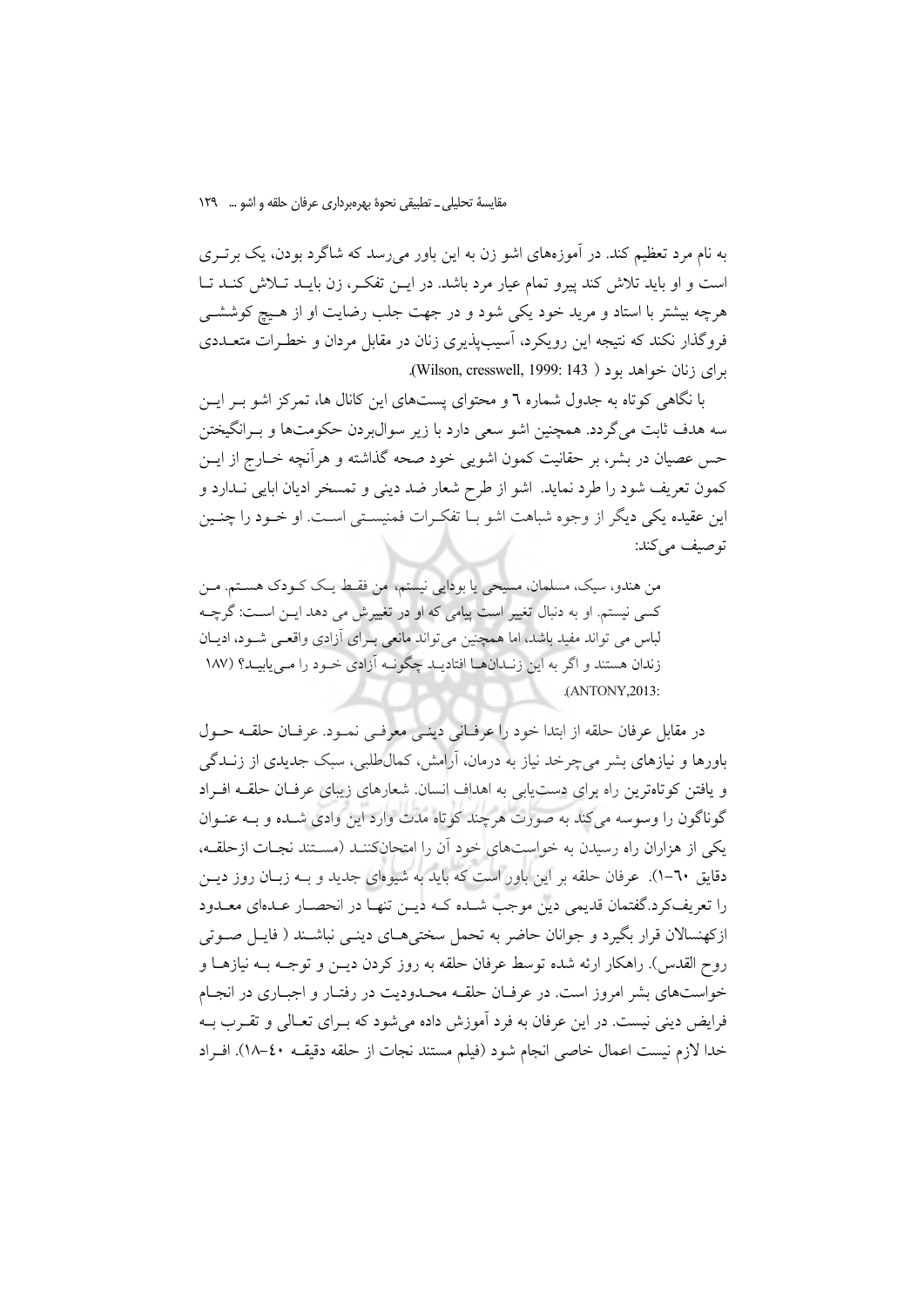در مقایسه عرفان حلقه با دین و دستورات دینی سادگی این عرفان را ترجیح داده و رجحان با ماندن در حلقه و وصل بی واسطه و زودتر است تا رفتن به دین سـختگیــر و بــا اتصــال دیرتر (مصاحبه شماره ۱،۲) . استفاده از زبان ساده و دوری از تمثیل، توجه بـه سـادگی۵هـا و زیبایی های دین، تمرکز بر مقام و منزلت انسان و… جاذبه بسیاری در این عرفان شکل داده-است. این عرفان معتقداست واسطهها را باید کنار زد و تنها با خدا روبرو شد نمـاز و اعمـال دینی را به شیوهای ساده برگزارکرد و برای رسیدن به کمـال در دیــن سـختی متحمــل نشــد (مصاحبه شماره ١،٣،٦). اعضا با شيوههاي گوناگون وارد اين عرفان مي شوند ١. افـرادي كـه به دنبال خوانشی تازه از دین و عقاید هستند ۲. افرادی که با مشکلی خـاص دسـت و پنجـه نرم میکنند مانند بیمارانی که از روشهای مختلف درمـانی اعـم از سـنتی و صـنعتی ناامیـد شده و نتیجه نگرفتند (مصاحبه شماره۲،۲،۱م) و یا افرادی که با شکسـت، پـاس و ناچـاری مواجه شده و خود را در بن بست مي بينند ( مسـتند نجـات از حلقـه، دقـايق١٩-١).گيرايـي کلام، روانیقلم و سخنان، بلاغت و تاثیرگذاری سخنان محمدعلیطاهری از یکسـو و طـرح شعارهای روشنفکرانه و عامهیسند از سـوی دیگـر، بـر گیرایـی و تاثیر گـذاری ایــن عرفــان افزودهاست (آيين نامه اجرايي فرادرماني). طرح شعارهايي اين چنيني از اين عرفـان، عرفـاني عام وساده ساختهاست. شاید بتوان ادعاکرد که بیشــترین جاذبــه عرفــانحلقــه در بــین مــردم ناشی از فرادرمانی و ادعای این عرفان در درمان تمامی بیماریها از جسمی گرفته تــا روانــی و ذهنی است (لیست دورهها). روش فرادرمانی در درمان بیماریها، بـه خـارج کـردن ارواح خبيث و اجنه و به اصطلاح عرفان حلقه موجودات غيرارگانيک از بدن انسـان خلاصـهمـي-شود (کلیپ تصویری شماره ۱). عرفان حلقه مدعی است درمان تمامی بیماریها به آسـانی و با ارتباط گیری انجامهی شود (جزوه اصلی، دوره ۱: ۲۳). فرادرمانی، درمانی است غیرمتعــارف، غیریزشکی و مبتنی بر عرفان ( جزوه اصلی دوره ۱: ۱).

عرفان حلقه رسیدن به فیض الهی را کاری دشوار نمی داند، حلقه از یک فرد با فرد دیگــر شکل می گیرد که ناگزیر نفر سوم روح القدس است و این حلقه عامل نـزول رحمــت الهـی است، در نتیجه تنها راه رسیدن به فیض الهی تشکیل حلقه است ( جزوه شماره ۱). تشکیل حلقه مساوي با تحقق همه خواستهاست (مصاحبه شماره٦، كليب هاي تصـويري عرفــان-حلقه، کانال تلگرامی گزارش فرادرمانگران و صدای محمد علی طاهری). ایزدپنـاه در حلقــه افسون و افسانه نيست مي گويد: عرفان كيهاني جولانگIه حـرف و سـخن نيســت، آوردگــاه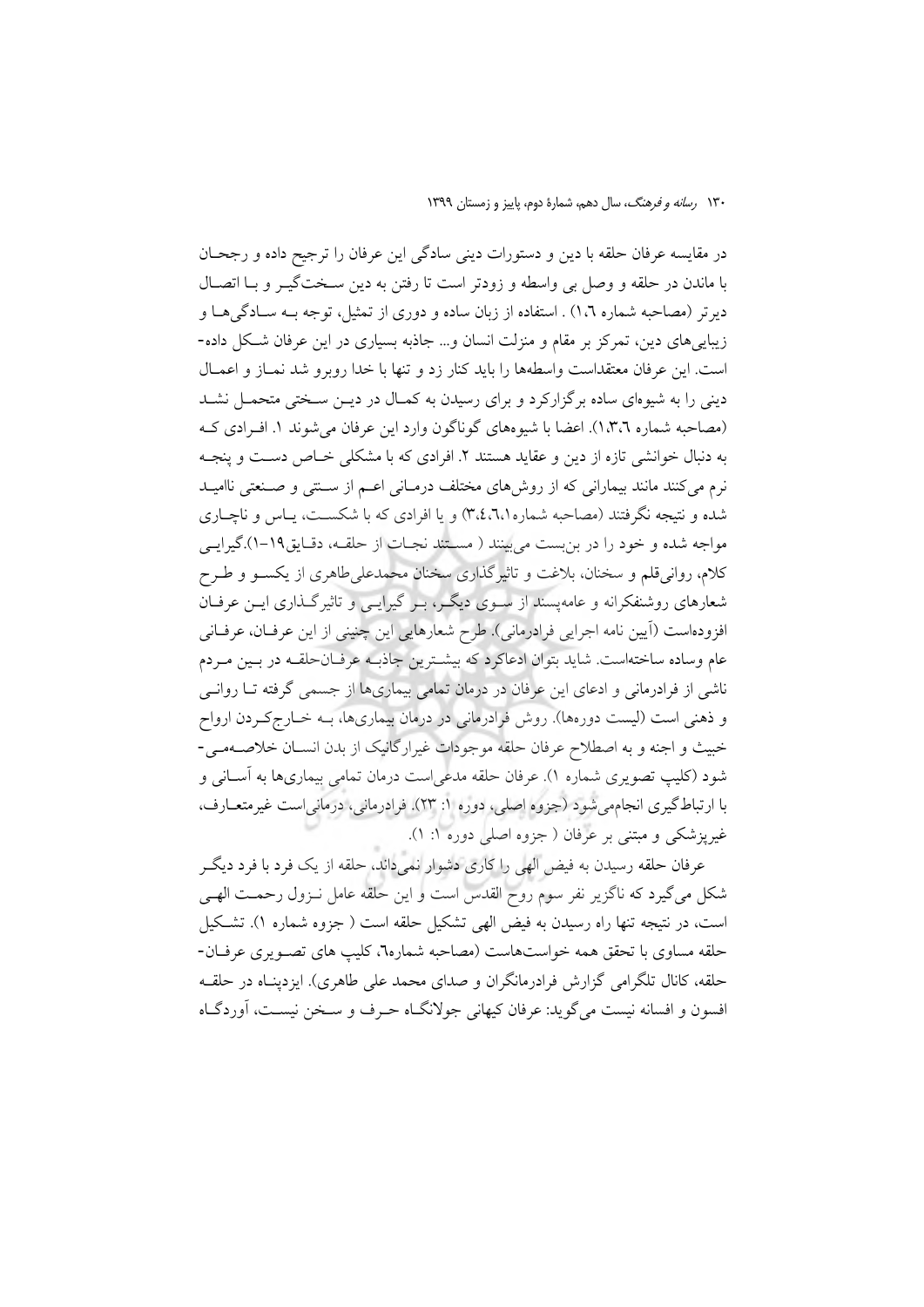مقایسهٔ تحلیلی ـ تطبیقی نحوهٔ بهرهبرداری عرفان حلقه و اشو … ۱۳۱

عقل، عشق و میعادگاه کشش و چشش است که غایتی دم؛ه دم را در حرکتـبی گــام بــه گــام مرحشاند (ايزديناه، ٢٠١٣: ٩٥).

قلم روان طاهری در آثار وی، زمینهساز بهرهمندی ساده و بی دردسر افراد از آمــوزههــای وي است. عرفانحلقه، عرفان نخبهگرا نيست. عرفاني است عـامي بـا مخـاطبيني نامحـدود (مصاحبه شماره٦). طاهري معتقد است "عرفـان حلقـه يكـي از عملـيتـرين، سـادهتـرين، مستقل ترين، كامل ترين، جامع ترين و… عرفان عملـي انســان.شــمول طــول تــاريخ بشــريت است که در آیندهای نه چندان دور، جزء افتخار عرفان اسلامی و افتخارات بشری بــه شــمار خواهدآمد" ( طاهري، بي تا-٤: ١١). طاهري مدعى است عرفان كيهاني انسان مشمول است صرفنظر از نژاد، ملیت، دین، مذهب و عقاید شخصی (طاهری،٨٤ -٦٠). وی معتقد است:

عرفان حلقه متكي به عرفان اين مرز و بوم است و با هــدف اعــتلاي آن در چهــارچوب دنیای بی ابزاری و مشخص نمودن مرزهای شبکه مثبت و منفی، تفکیک مسیر قــدرت و كمال در بخش عرفان نظري، قادر به ارائه أسان، ساده و همهفهـم ايــن عرفــان و ايجــاد أشتى بين دنياى مذهب، عرفان و علم و نيز رفع سوءتفاهمهاى موجود بـين أنهـا بــوده-است. قابلیت دسترسی عملی، سـریع و همگـانی را در بخـش عرفـان عملـی دارد و از طریق ایجاد اتصال به شبکه شعور الهی برای افراد در این بخش می تواند اعتباری بـی-سابقه براي عرفان ايران ايجادكند (طاهري، ١٣٩١: ١٩)

عرفان حلقه دین اسلام را دین آزادی اندیشه، آزادی انتخاب و آزادی رهـروی مـیiملـد (طاهري: ٢٠١١: ١٦). اشـراف و احاطـه طـاهري و مسـترهاي عرفـان حلقـه، بـر احكـام و اصلاحات دین وی را فردی دینِمدار و حامی عرفان اسلامی معرفی می نمایـد. مهـر تاییـد اسلامی بودن عرفان حلقه موجب جذب تعداد چشمگیری از اقشار مـذهبی بــه ایــن عرفــان شدهاست. در عرفان حلقه آزاد اندیشی حرف اول را میزند. در ایــن تفکـر انســان در مرکــز توجه بوده و عقل انسان حاکم بر اعمال اوست. محدودیت محرم نامحرم و ضـرورت انجــام واجبات ديني در اين عرفان كنار گذاشته شده ( مستند نجـات از حلقـه دقيقـه ٣٠-١) و بـه فرد آموزش داده می شود با سبکی جدید و تازه به زندگی و دین نگIه کند(مصـاحبه شــماره ۲). سبکی تازه، فارغ از محدودیتها و سختگیریهای کهنه و بی استفاده. نتیجـه ایــن تفکـر كنار زدن وإسطههاي ارتباط انسان با خالق هستي است. خواه اين وإسطه قبر آن باشــد، خــواه پیامبر و ائمه و خواه راز و نیاز و دعا خواندن (مصـاحبه شـماره ۲). طـاهری در چنــد مقالــه می گوید"امروزه معرفی نادرست اسلام و عرضه آن درقالب دینی خشـک، جـدا از عشــق و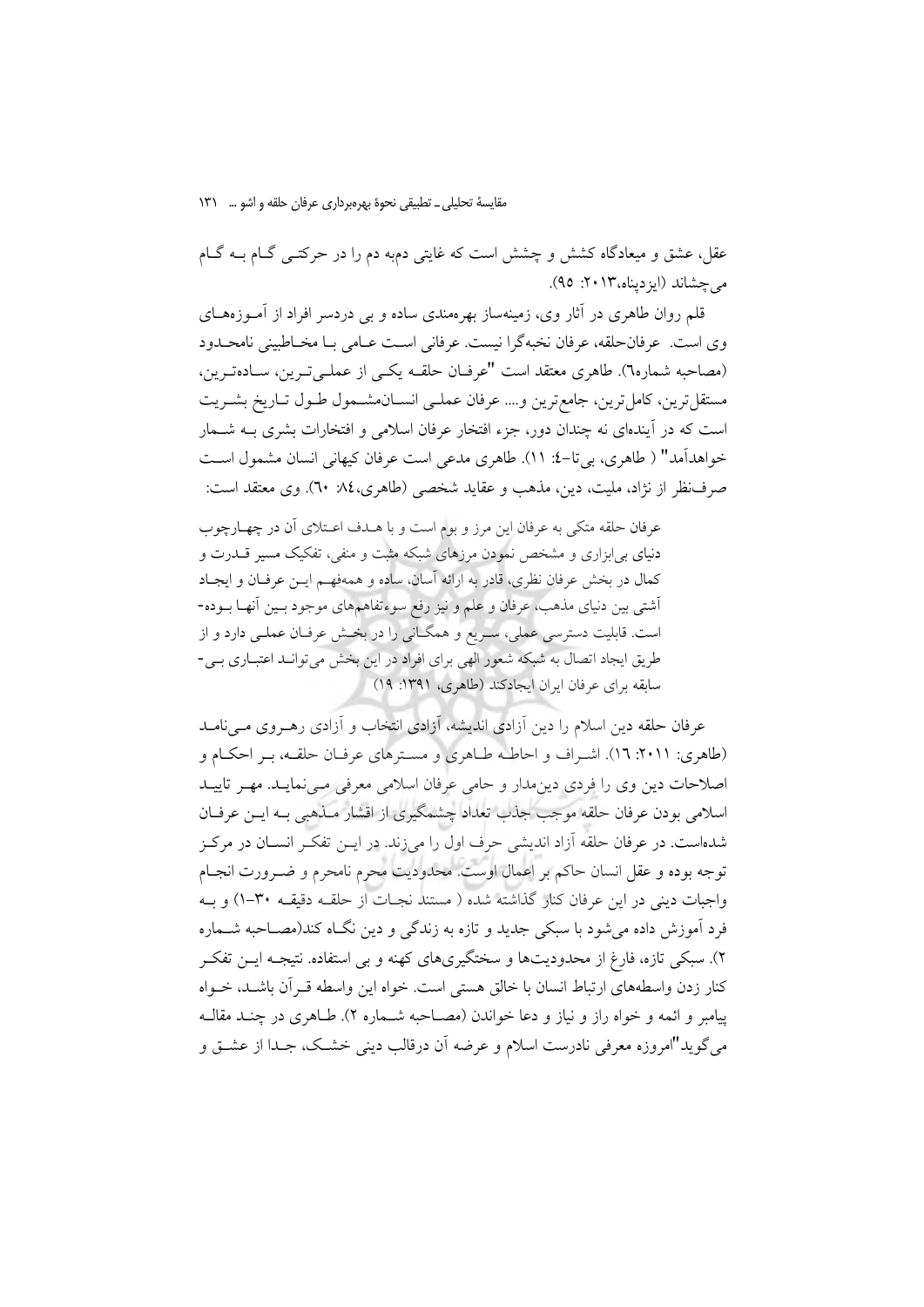خالي از پيام لطف الهي و طرح مباحث و نظرات آن در چنين حيطهاي، باعث سـوءبرداشـت فراوانی برای جوانان این نسل شدهاست و آنها را از دین گریزان و به دامان آیینها و مکاتب وارداتی سوق داده است (طاهری، ۲۰۱۱: ۱۲).

تمركز عرفان حلقه بر اهدافي مانند بـازنگري و اصـلاح ديـن، توجـه بـه تعـالي سـريع، فرادرمانی، انتقادات سیاسی، دقاع از حقوق زنان و غیره به محتوای پستهای ایــن عرفــان در فضاي مجازي شكل مي دهد. عرفان حلقه همچنـين يـس از دسـتگيري محمـدعلي طـاهري موسس این عرفان، ضدیت آشکاری با حکومت و احکـام اجرایـی آن آغـاز کـرد. محتـوای انتقادی پستها در این زمینه پس از حبس طاهری و صدور احکـامی ماننــد ارتــداد و غیــره راجع به وي، شكلي جدي به خود گرفت. تا قبل از اين، اين عرفــان بــه نحــوي آزادانــه بــه تبلیغ و ترویج عقاید خود مشغول بود و تمرکز آن بر اهداف ذکر شده بود و مـا پســتهــای سیاسی از این گروه نمیبینیم.

جدول شماره شش حاصل بررسی و تحلیل جدول شـماره ۱و ۲ و تعـداد یسـتهـا در شش ماهه اخیر است. این جدول درصد متعلق به هر هدف در عرفانهای نوظهـور را نشــان میدهد. توجه به جدول نشان دهنده این نکته مهم است که در هر دو عرفان اشو ضدیت بـا اديان در صدر اهداف اين عرفان و در عرفان حلقه رسدن به تعالى با روشـى سـاده و كوتـاه در مرکز توجه است.

| درصد    | محتوی پستها در کانالهای<br>تلگرامی حلقه | درصد    | محتوی پستها در کانالهای<br>تلگرامی اشو        |
|---------|-----------------------------------------|---------|-----------------------------------------------|
| ۲۸ درصد | بازنگری و اصلاح در ادیان                | ٣٢ درصد | ضديت با اديان                                 |
| ۳۵ درصد | توجه به تعالى سريع                      | ۳۱ درصد | توجه به مركزيت زن                             |
| ۲۵ درصد | توجه به فرادرماني                       | ٢٢ درصد | توجه به مرکزیت روابط جنسی و<br>اهميت ويژه اَن |
| ۱۲ درصد | انتقاد از حکومت ایران                   | ۱۵ درصد | انتقاد از حکومت ایران                         |

جدول شماره۶ اهداف و برنامههای عرفان حلقه و اشو در تلگرام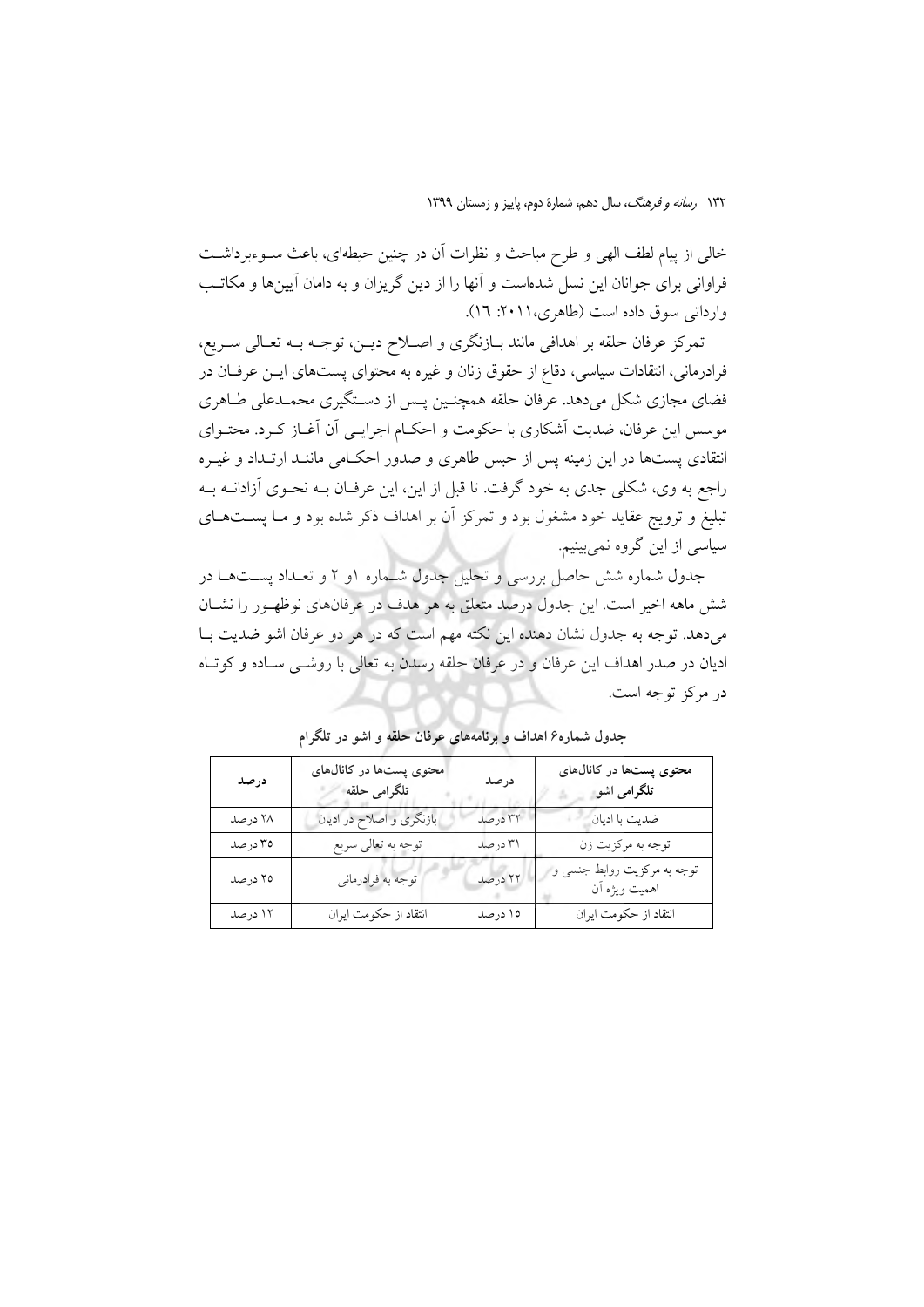

مقايسة تحليلي \_ تطبيقي نحوة بهرهبرداري عرفان حلقه واشو ... ١٣٣

## ۷. نتیجه گیری

۱. عرفان حلقه به عنوان یکی از عرفانهای نوظهور در ایران به دنبال آن است که بــا اســتفاده از بستر مجازی هم ادعای اساسی خود مبنی بـر درمـان بیمـاریهـا بـه وسـیله فرادرمـانی و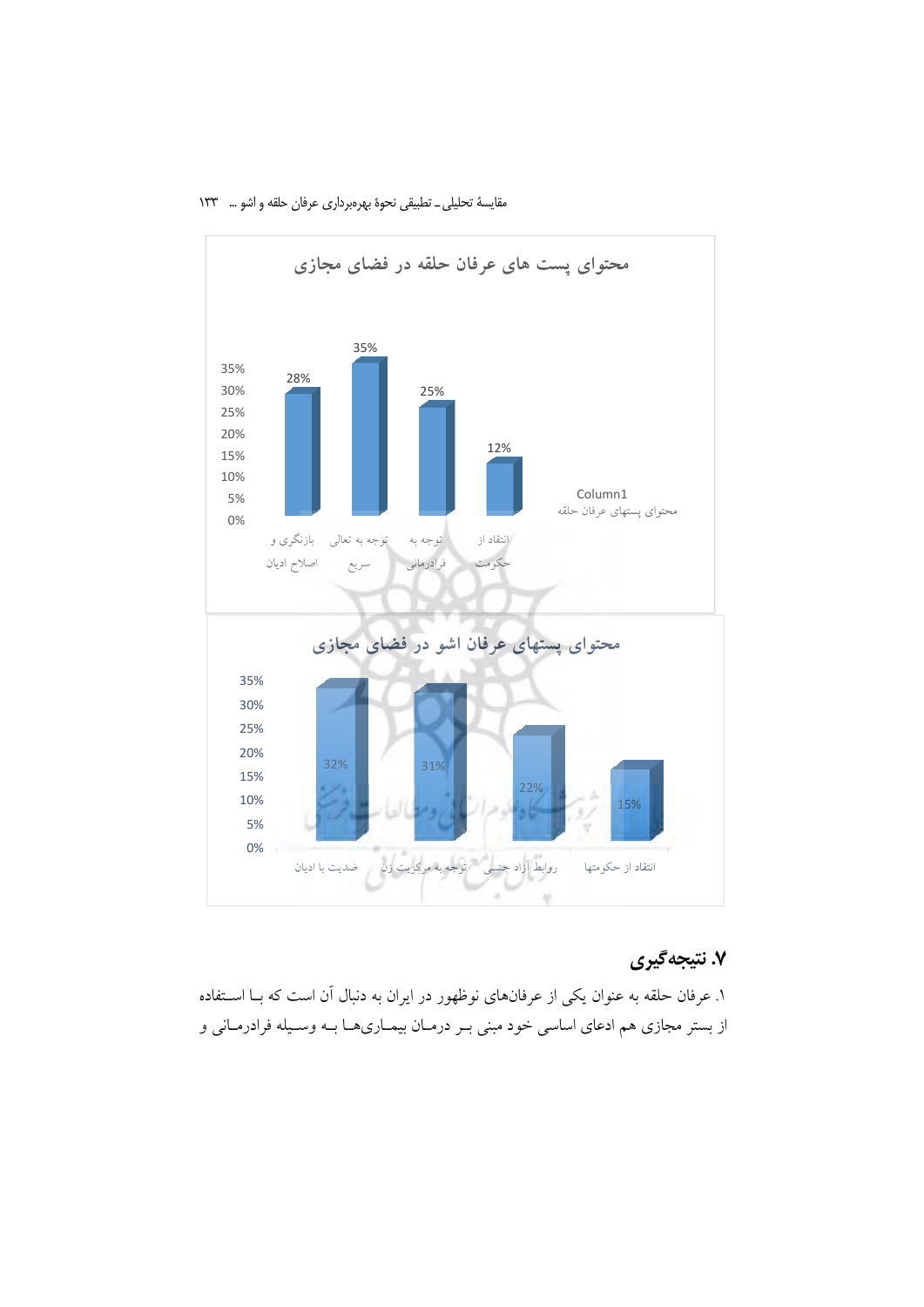سایمنتولوژی را تبلیغ کند و هم در کنار آن، افکار عمومی طرفـدارانش را بــه ســمت مســائل سیاسی بکشاند.

۲. عرفان حلقه یکی از یرکارترین و فعال¤رین عرفانهای نوظهور در تلگرام، اینســتاگرام و سايتها و با بيشترين حجم انتشار تاليفات و آثار الكترونيكي است. اين عرفان موفق شــده است با بهرهبرداری از بستر موجود در فضای مجازی، خود را از بـن بسـتهـا و فیلترهـای تبليغات رسمي، خارج نموده و به شكلي فعال در اين عرصه به فعاليت بيردازد.

۳. اشو که اساس نگارش آثار و تألیفـات خــود را بــر چهــار فــاکتور ضــدیت بــا ادیــان، مرکزیت بخشی به زن، رابطه آزاد جنسی و مقابله با حکومتهـا قـرار دادهاســت، در فضــای مجازی با تاکید بر این چهار فاکتور به فعالیت مشغول است که البته عنصر مرکزیــت دادن بــه زن باعث شده بسیاری از گرویدگان به این عرفان، زنان باشند.

٤. فعاليت اين عرفانها در تلگرام، اينستاگرام، سايتها و نشر نسخه الكترونيكي كتـاب-های مرتبط با این عرفانها موجب شده این عرفانها در کمترین زمان ممکن و صرف هزینـه اندک، اندیشهها و آموزههای خود را به بیشترین مخاطب در جای جای جهان و با هر قشـر، طبقه و طرز تفکری ارائه دهند. طی بررسی های صورت گرفته در شش ماهــه اخیــر فعالیــت این عرفانها ابتدا در تلگرام بسیار وسیع بود اما با فیلتر شــدن تلگــرام و همزمــان محبوبیــت روزافزون اینستاگرام، این کانال اجتماعی گوی سبقت را از تلگرام ربود. فعالیت عرفان حلقـه و اشو به شکل روزافزونی در اینستاگرام ادامـه دارد. پسـتهـای بـه روز، کـاربران جدیـد و صفحههای تازه گواه این مدعاست.

٥. فعاليت آزاد و قابل توجه اين عرفانها در فضاي مجازي حتى بـا وجـود فيلتـر شــدن کاناهال، سایتها و انتشار کتابهای آنان، باعث نفوذ این عقابد به جای جبای کشبور شیده است. عدم پرداخت درست به بنیانها و علل اصلی رشد این عرفانها در ایـران نــه تنهـا راه حل مناسبی برای حل این چالش نیست بلکه موجب کنجکاوی بیشتر افراد و بعضا گــرایش به این عرفانها میشود (نگارنده در جریان نگراش این پژوهش با بن بسـتهـا و مشـكلات فراوانی مواجه بود، مشکلاتی از قبیل عدم همکاری نهادهای مطلع و ذیربـط، تــلاش بــرای تحلیل ناکارآمد و ناقص از علل رشد این عرفانها و عدم همکاری افـراد مطلـع و صـاحب-نظر این حوزه، به گونهای که این شائبه ایجاد شد کـه کمتـر کســی بــه پــرداختن درســت و تحلیل دقیق این واقعه علاقمند است و تمایل بیشتر بر آن است که تنها چند فـاکتور محـدود مورد توجه قرار گفته و ديگر علل و عوامل تنها به علت امنيتي بودن، مغفول بماند).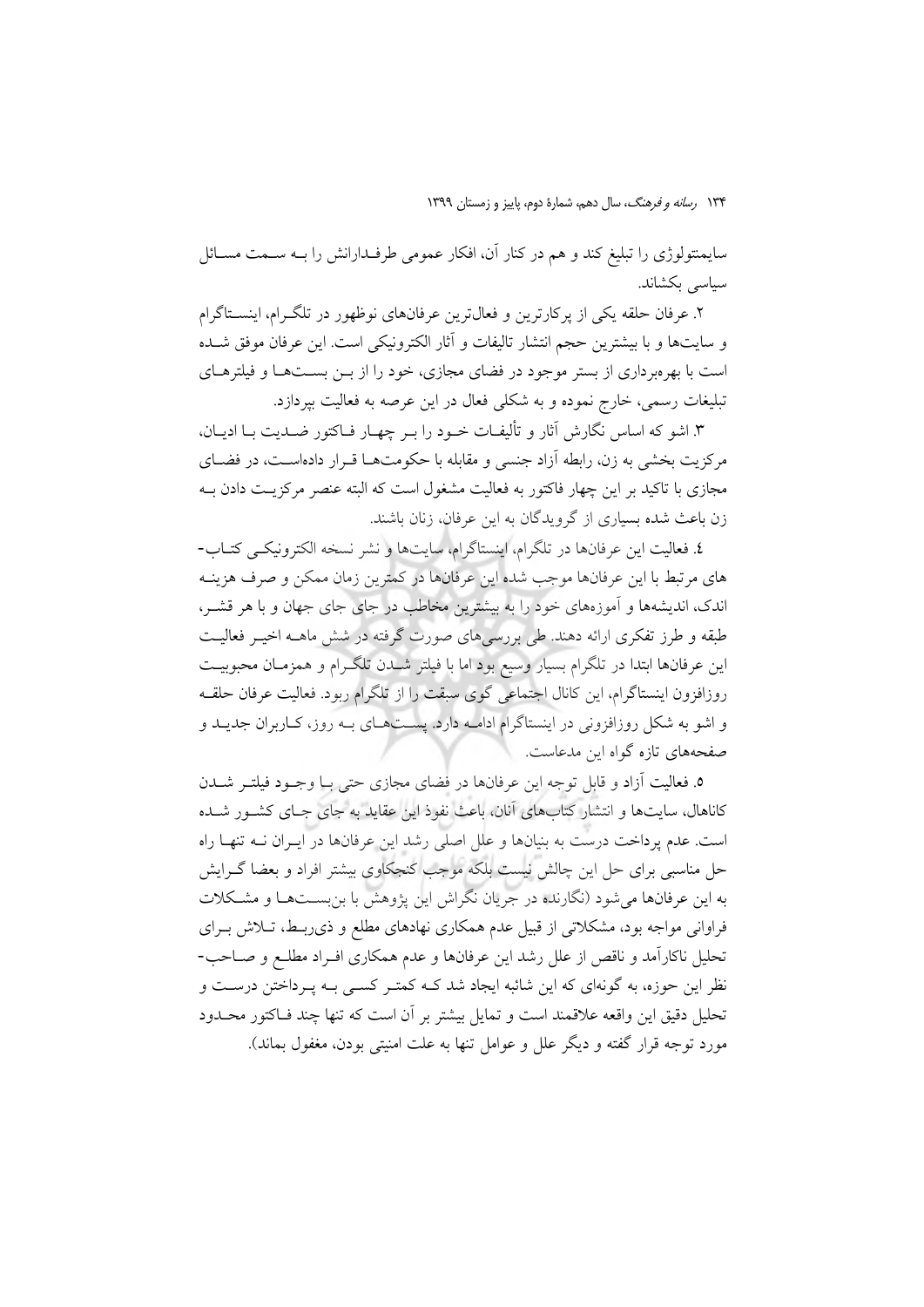مقايسة تحليلي \_ تطبيقي نحوة بهرهبرداري عرفان حلقه و اشو … ١٣٥

٦. نقطه مشترک تبلیغی این عرفانها، ضدیت با دین و مرکزیت دادن به زنان اســت، ایــن مسئله در تبلیغات هر دو عرفان به خوبی هویدا است.

۷. به نظر می رسد با مرگ اشو سودای تشکیل کمون اشو و جامعهای خاص سانیاسنها در میان آنان تا حدی فروکش کردهاست، در صورتیکه عرفان حلقه با مرکزیـت محمــدعلی طاهری و بهرهگیری از رهنمونهای وی موفقیت چشمگیری در ترویج و تبلیغ حلقــه داشــته است.

### كتابنامه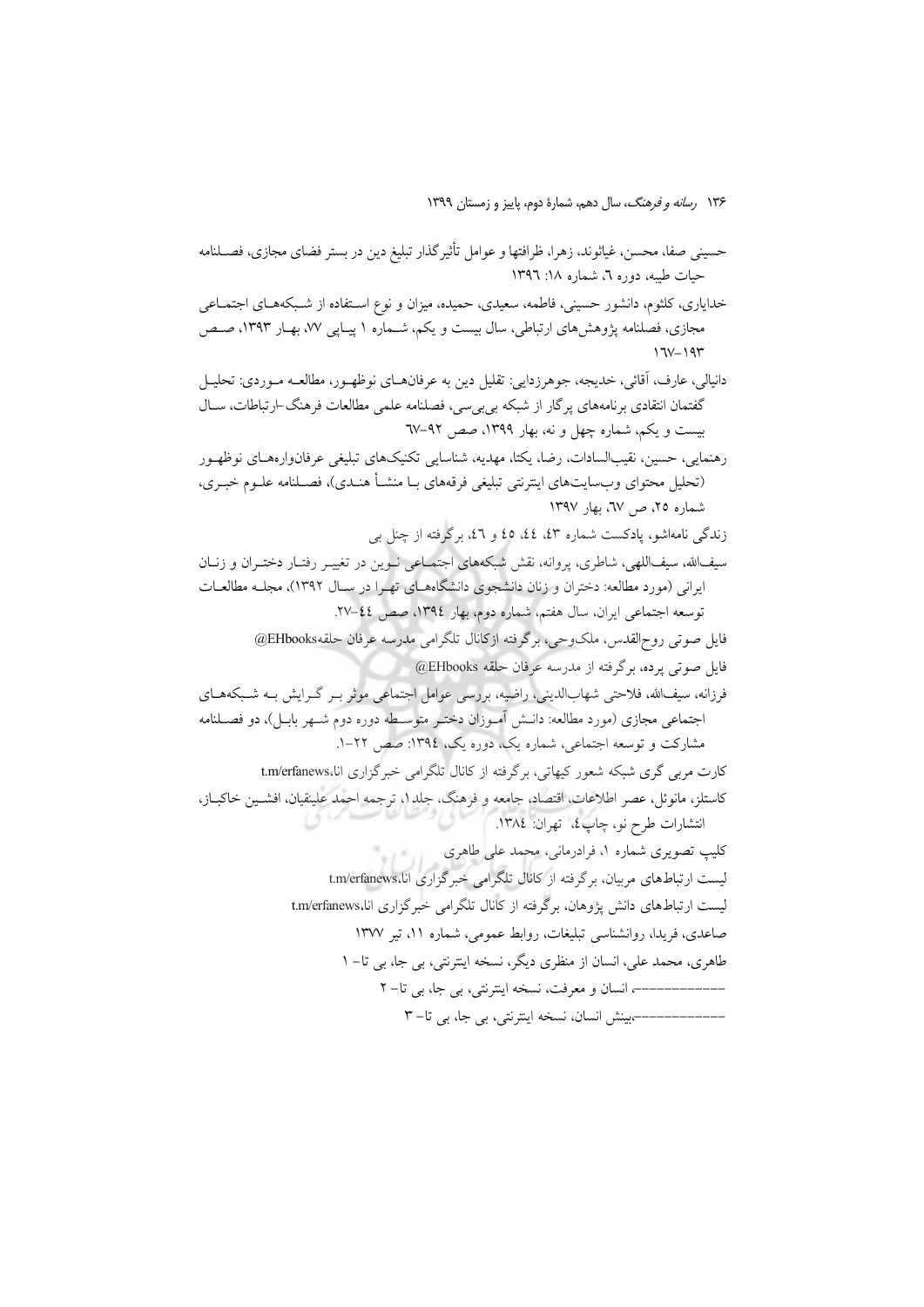مقایسهٔ تحلیلی ــ تطبیقی نحوهٔ بهرهبرداری عرفان حلقه و اشو … ۱۳۷

پایگاه سواد رسانه، مفهوم فضای مجازی در اصطلاح، تاریخ مراجعه، savadresane.ir .۹۹/۱/٦ پيج اينستاگرام حلقه erfane-halghe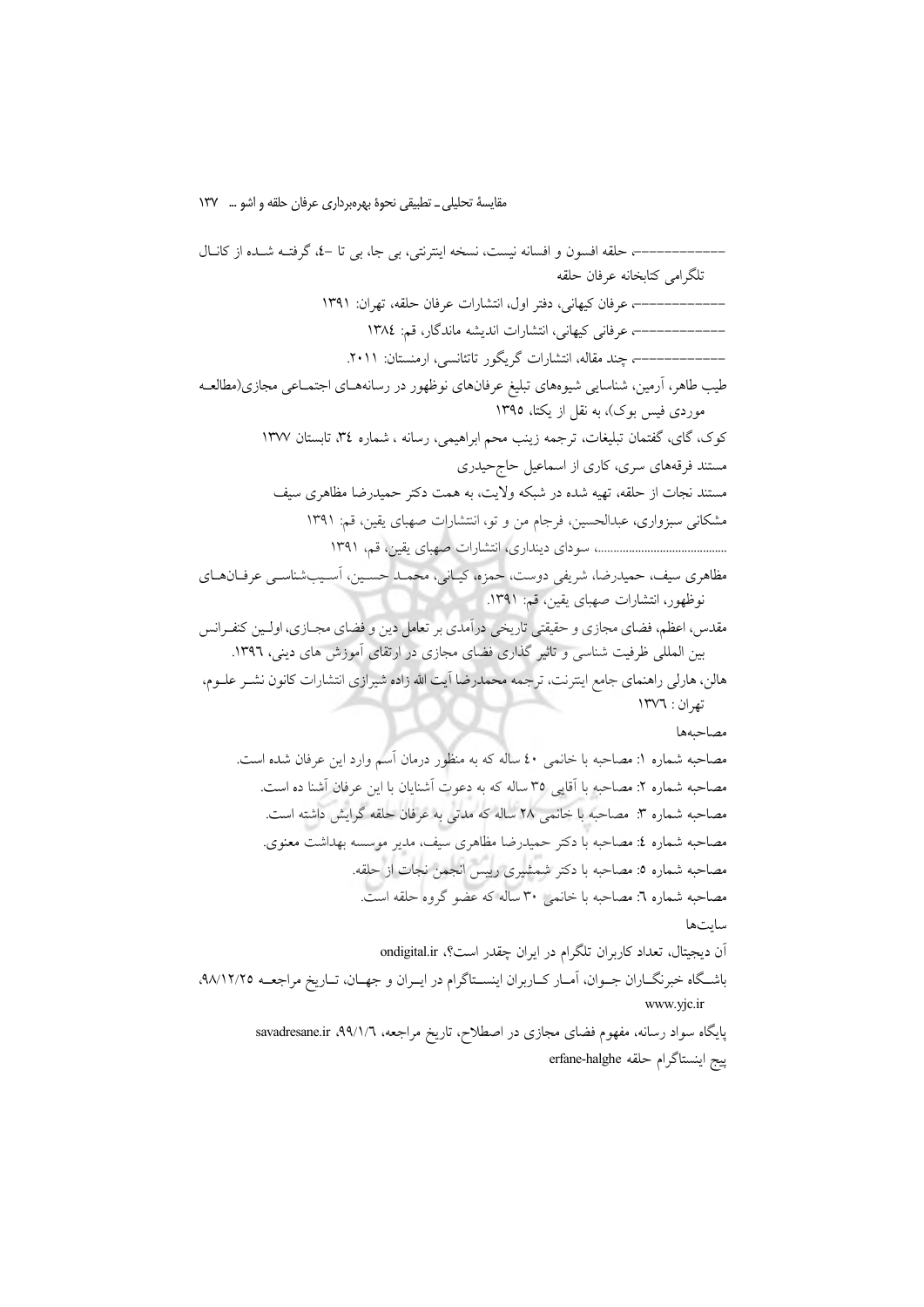ييج اينستاگرام حلقه Erfanehalghe-org بيج اينستاگرام حلقه Erfanekeyhani بيج اينستاگرام حلقه Erfane.halghe ييج اينستاگرام حلقه amoozeshmajazi پيج اينستاگرام حلقه Erfane.halqe بيج اينستاگرام حلقه -Mohammad.ali.taheri-بيج اينستاگرام اشو،osho-iran پيج اينستاگرام اشو،# اشو ييج اينستاگرام اشو،-osho- osho-بيج اينستاگرام اشو،oshoiran ييج اينستاگرام اشو،osho-mistik خبرگـزاري بـا اقتصـاد، تعـداد كـاربران اينســتاگرام در ايرانــو جهــان چقــدر اســت، تــاريخ مراجعــه www.baeghtesad.com<A/\\Y/Y{ خبرگزاری جمهوری اسلامی ایران، تاریخ مراجعه ۹۸/۱۲/۲۵، تعـداد کـاربران تلگـرام و پیـامرسـانهـای داخلی چقدر است؟، www.irna.ir سایت رسمی اشو، osho.com سايت رسمي آموزش مجازي عرفان حلقه، amoozeshemajazi. Com سايت رسمي عرفان حلقه، erfanehalgheh.com سايت عرفان كيهاني، www.mataheri.com عرفان حلقه در يوتيوب m.yotube.com عرفان حلقه در فيس بوك، m.facebook.com كانال تلگرامی گزارش فرادرمانگران Gozaresh-faradarmangaran@ كانال تلگرامی عرفان اشو حصيان اشو t.me/erfaneosho تاريخ مراجعه ٩٨/٦/٦ کانال تلگرامی موسسه راهبردی دیدهبان t.me/didehbancenter كانال تلگرامي مدرسه عرفان حلقه EHbooks@ كانال تلگرامي فرادرماني و امانتداري t.me/Amanatdari کانال تلگرامی شیطان پرستی، کتابها، کابالا، آموزش جنگیری كانال تلكرامي صداي محمد على طاهري t.me/ostadTaheriVoice كانال تلگرامي خبر گزاري عرفان(ENA) t.me/erfanews كانال تلكرامي ياسخ به شبهات عرفان حلقه T.me/eHalghe